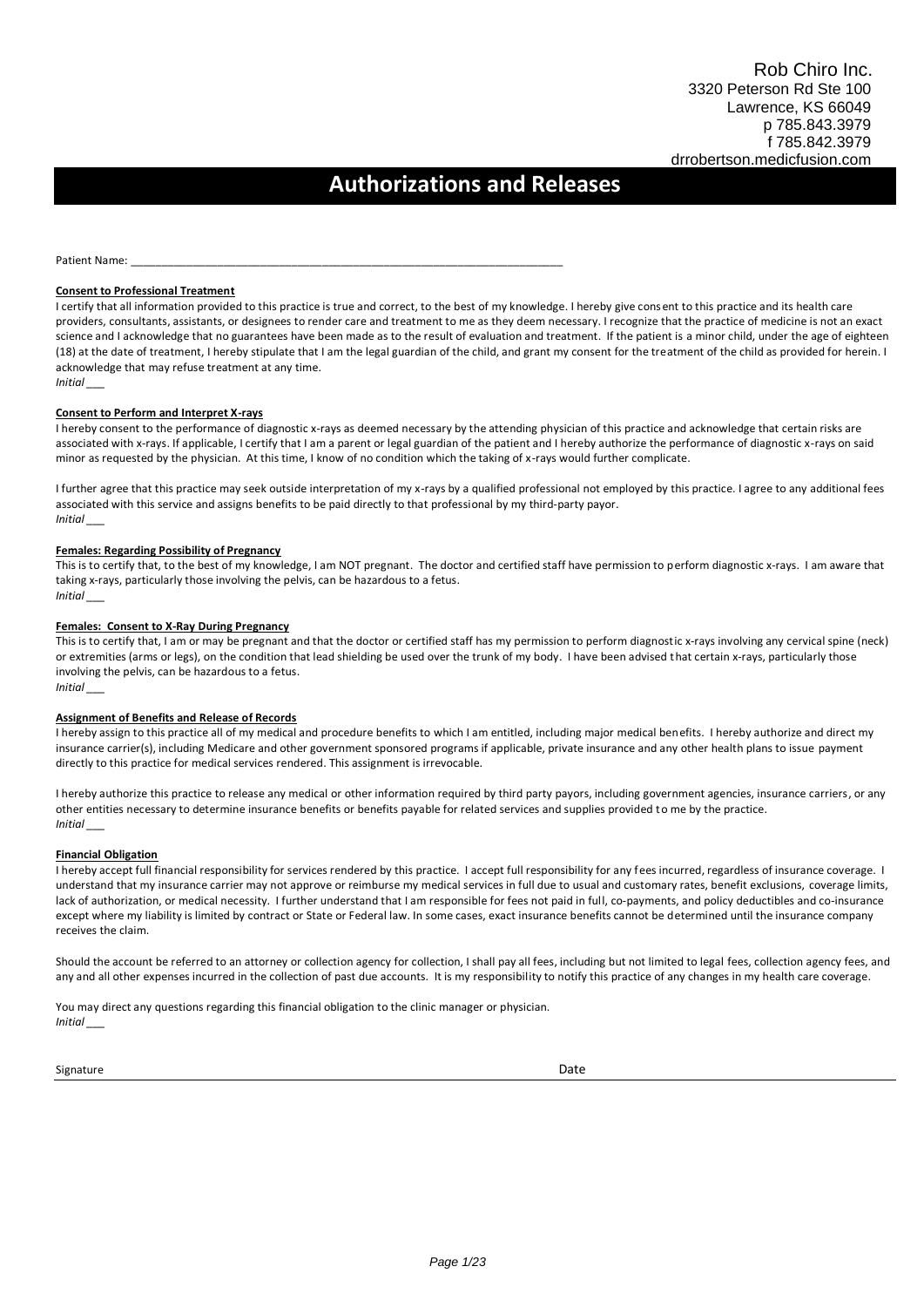Patient: \_\_\_\_\_\_\_\_\_\_\_\_\_\_\_\_\_\_\_\_\_\_\_\_\_\_\_\_\_\_\_\_\_\_\_\_\_

## **Patient Profile**

|                              |                                                                                                                                                                                       |                        | <b>Personal Information</b> |                                                                 |                                                    |                |
|------------------------------|---------------------------------------------------------------------------------------------------------------------------------------------------------------------------------------|------------------------|-----------------------------|-----------------------------------------------------------------|----------------------------------------------------|----------------|
| Full Name:                   | Last                                                                                                                                                                                  |                        | First                       |                                                                 | M.I.                                               | Jr / Sr        |
| Address:                     | <b>Street Address</b>                                                                                                                                                                 |                        |                             |                                                                 | Apartment/Unit #                                   |                |
|                              |                                                                                                                                                                                       |                        |                             |                                                                 |                                                    |                |
| Primary Phone:               | City                                                                                                                                                                                  | H/M/B Alternate Phone: |                             | <b>State</b>                                                    | ZIP Code                                           | H/M/B          |
|                              |                                                                                                                                                                                       |                        |                             |                                                                 |                                                    |                |
| Birth Date:                  |                                                                                                                                                                                       |                        |                             |                                                                 |                                                    |                |
| Social Security Number #:    |                                                                                                                                                                                       |                        |                             |                                                                 |                                                    |                |
| Gender:                      | )Male<br>Female                                                                                                                                                                       |                        |                             |                                                                 |                                                    |                |
| Race:                        | American Indian or Alaska Native <b>In Asian</b><br>Native Hawaiian or Other Pacific Islander □ White                                                                                 |                        | $\Box$ Declined             | Black or African American                                       | $\Box$ Unknown/Unavailable                         |                |
|                              | Ethnicity: □ Hispanic or Latino □ Not Hispanic or Latino □ Declined □ Unknown/Unavailable                                                                                             |                        |                             |                                                                 |                                                    |                |
|                              | Prim. Language: □ Arabic □ Chinese □ English □ French □ German □ Greek □ Hebrew<br>□ Japanese □ Korean □ Spanish □ Vietnamese □ Declined □ Unknown/Unavailable<br>$\Box$ Other $\Box$ |                        |                             |                                                                 |                                                    | $\Box$ Italian |
| Email Address:               |                                                                                                                                                                                       |                        |                             |                                                                 |                                                    |                |
|                              |                                                                                                                                                                                       |                        |                             |                                                                 |                                                    |                |
| Time Zone:                   |                                                                                                                                                                                       |                        |                             |                                                                 |                                                    |                |
|                              | Does your time zone participate in Daylight Savings Time? $\bigcirc$ Yes $\bigcirc$ No                                                                                                |                        |                             |                                                                 |                                                    |                |
| <b>Marital Status:</b>       | $\bigcirc$ Single                                                                                                                                                                     | O Married              | O Widowed                   | Divorced                                                        |                                                    |                |
|                              | Do you have any dependents? Ves No                                                                                                                                                    |                        |                             |                                                                 |                                                    |                |
| Are you a full-time student? |                                                                                                                                                                                       | $\Box$ Yes $\Box$ No   |                             |                                                                 |                                                    |                |
| Health Insurance?            | $\square$ Yes                                                                                                                                                                         | $\Box$ No              |                             |                                                                 |                                                    |                |
| Responsible Party:           | $\bigsqcup$ You                                                                                                                                                                       | Other<br>. .           | (parent, spouse, etc.)      |                                                                 |                                                    |                |
|                              |                                                                                                                                                                                       |                        |                             | eForms courtesy of Medicfusion. Available on the web 24/7.      | www.medicfusion.com                                |                |
|                              |                                                                                                                                                                                       |                        |                             | The Medicfusion logo and all related indicia are trademarks of, | and @2009 by Medigeek, Ilc. I All rights reserved. |                |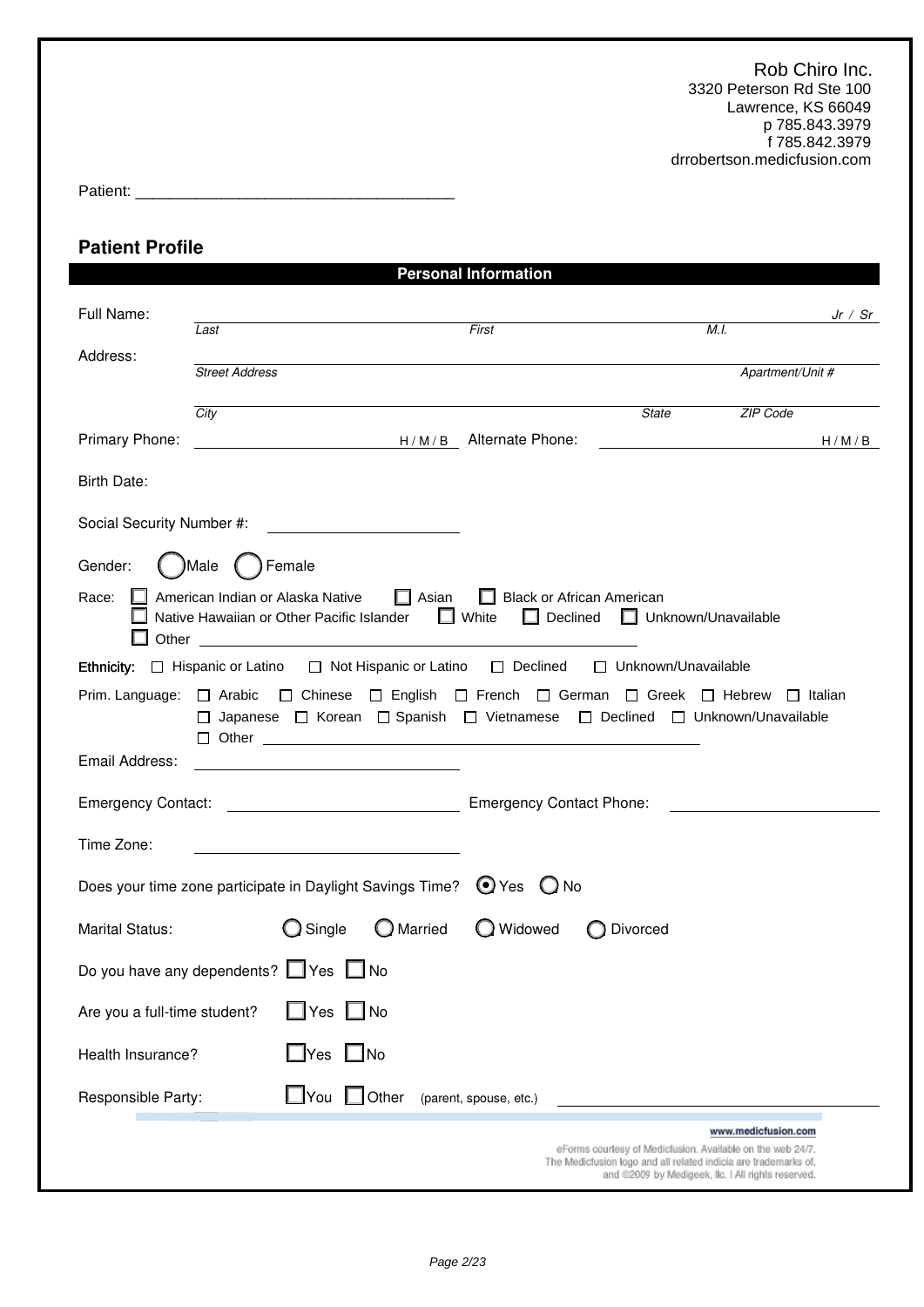# **Physician Form**

| $\Box$ Family<br>$\mathsf{\mathsf{\_}}$ Specialist<br>Chiropractic<br><b>First Name</b><br><b>Last Name</b><br><b>Street Address</b><br>Unit #<br>City<br>ZIP Code<br><b>State</b><br>Fax:<br>Ext.<br>$\mathsf{\mathsf{\underline{J}}}$ Specialist<br>Chiropractic<br>$\mathsf{\mathsf{\underline{J}}}$ Family<br><b>First Name</b><br><b>Last Name</b><br><b>Street Address</b><br>Unit #<br>City<br>ZIP Code<br><b>State</b><br>Fax:<br>Ext.<br>Specialist<br>Chiropractic<br>$\Box$ Family<br>Type of Physician:<br>Physician Name:<br><b>First Name</b><br><b>Last Name</b><br>Address:<br><b>Street Address</b><br>Unit #<br>City<br>ZIP Code<br><b>State</b><br>Fax:<br>Ext. |                          |  | <b>Physician Information</b> |                                                                                                                                                                                     |
|------------------------------------------------------------------------------------------------------------------------------------------------------------------------------------------------------------------------------------------------------------------------------------------------------------------------------------------------------------------------------------------------------------------------------------------------------------------------------------------------------------------------------------------------------------------------------------------------------------------------------------------------------------------------------------|--------------------------|--|------------------------------|-------------------------------------------------------------------------------------------------------------------------------------------------------------------------------------|
|                                                                                                                                                                                                                                                                                                                                                                                                                                                                                                                                                                                                                                                                                    | Type of Physician:       |  |                              |                                                                                                                                                                                     |
|                                                                                                                                                                                                                                                                                                                                                                                                                                                                                                                                                                                                                                                                                    | Physician Name:          |  |                              |                                                                                                                                                                                     |
|                                                                                                                                                                                                                                                                                                                                                                                                                                                                                                                                                                                                                                                                                    | Address:                 |  |                              |                                                                                                                                                                                     |
|                                                                                                                                                                                                                                                                                                                                                                                                                                                                                                                                                                                                                                                                                    |                          |  |                              |                                                                                                                                                                                     |
|                                                                                                                                                                                                                                                                                                                                                                                                                                                                                                                                                                                                                                                                                    | Phone:<br>Email Address: |  |                              |                                                                                                                                                                                     |
|                                                                                                                                                                                                                                                                                                                                                                                                                                                                                                                                                                                                                                                                                    | Type of Physician:       |  |                              |                                                                                                                                                                                     |
|                                                                                                                                                                                                                                                                                                                                                                                                                                                                                                                                                                                                                                                                                    | Physician Name:          |  |                              |                                                                                                                                                                                     |
|                                                                                                                                                                                                                                                                                                                                                                                                                                                                                                                                                                                                                                                                                    | Address:                 |  |                              |                                                                                                                                                                                     |
|                                                                                                                                                                                                                                                                                                                                                                                                                                                                                                                                                                                                                                                                                    |                          |  |                              |                                                                                                                                                                                     |
|                                                                                                                                                                                                                                                                                                                                                                                                                                                                                                                                                                                                                                                                                    | Phone:<br>Email Address: |  |                              |                                                                                                                                                                                     |
|                                                                                                                                                                                                                                                                                                                                                                                                                                                                                                                                                                                                                                                                                    |                          |  |                              |                                                                                                                                                                                     |
|                                                                                                                                                                                                                                                                                                                                                                                                                                                                                                                                                                                                                                                                                    |                          |  |                              |                                                                                                                                                                                     |
|                                                                                                                                                                                                                                                                                                                                                                                                                                                                                                                                                                                                                                                                                    |                          |  |                              |                                                                                                                                                                                     |
|                                                                                                                                                                                                                                                                                                                                                                                                                                                                                                                                                                                                                                                                                    |                          |  |                              |                                                                                                                                                                                     |
|                                                                                                                                                                                                                                                                                                                                                                                                                                                                                                                                                                                                                                                                                    | Phone:                   |  |                              |                                                                                                                                                                                     |
|                                                                                                                                                                                                                                                                                                                                                                                                                                                                                                                                                                                                                                                                                    | Email Address:           |  |                              |                                                                                                                                                                                     |
|                                                                                                                                                                                                                                                                                                                                                                                                                                                                                                                                                                                                                                                                                    |                          |  |                              |                                                                                                                                                                                     |
|                                                                                                                                                                                                                                                                                                                                                                                                                                                                                                                                                                                                                                                                                    |                          |  |                              |                                                                                                                                                                                     |
| www.medicfusion.com                                                                                                                                                                                                                                                                                                                                                                                                                                                                                                                                                                                                                                                                |                          |  |                              | eForms courtesy of Medicfusion. Available on the web 24/7.<br>The Medicfusion logo and all related indicia are trademarks of,<br>and @2009 by Medigeek, Ilc. I All rights reserved. |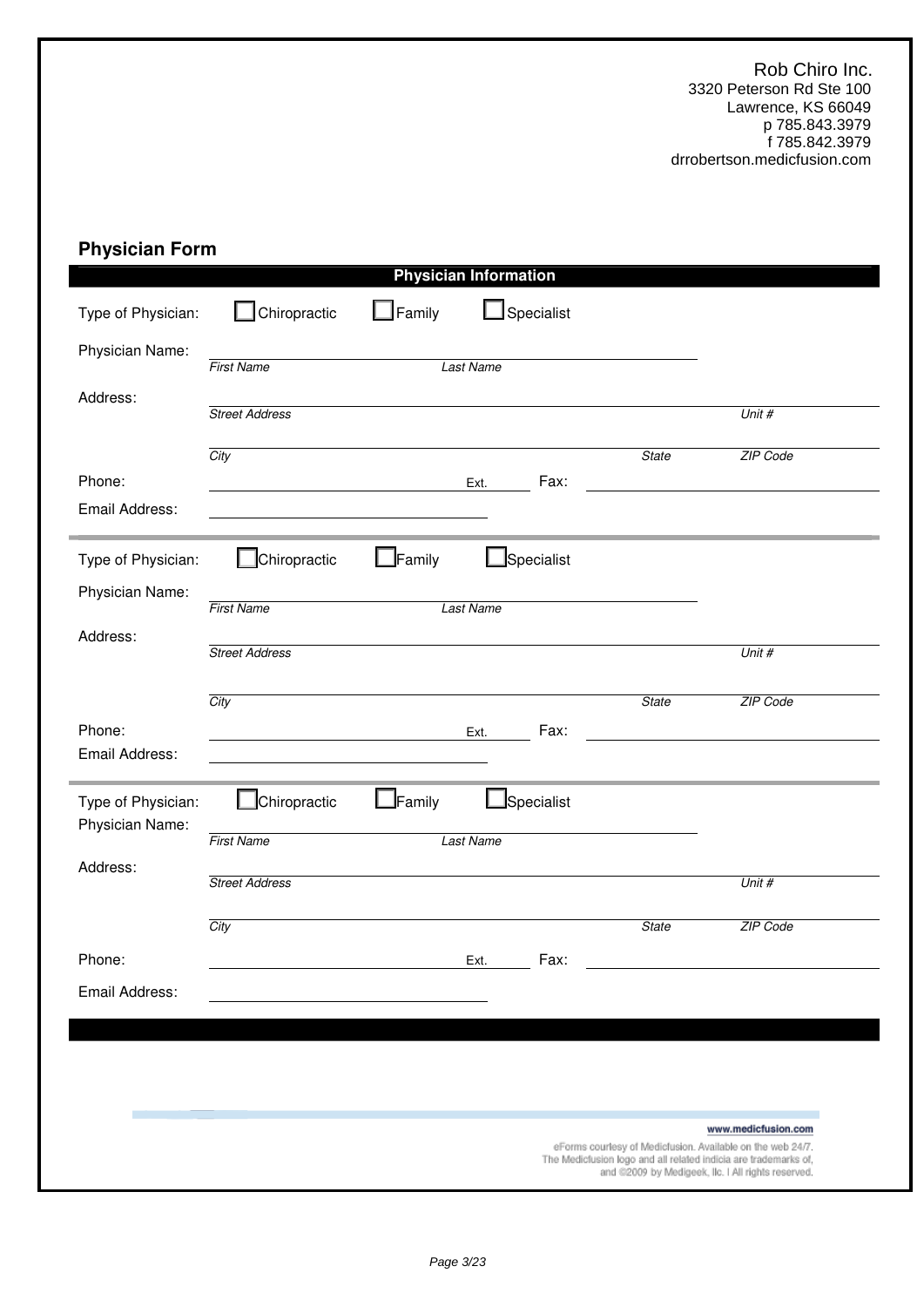# **Employer Form**

|                                                                           |                       |                                                                                                                       | <b>Employer Information</b> |                                                                 |                                                    |                                                                                                                                  |
|---------------------------------------------------------------------------|-----------------------|-----------------------------------------------------------------------------------------------------------------------|-----------------------------|-----------------------------------------------------------------|----------------------------------------------------|----------------------------------------------------------------------------------------------------------------------------------|
| Your Employment Status: Full Time Part Time Contract Not Employed Retired |                       |                                                                                                                       |                             |                                                                 |                                                    | Student                                                                                                                          |
|                                                                           |                       |                                                                                                                       |                             |                                                                 |                                                    |                                                                                                                                  |
| Employer Name:                                                            |                       |                                                                                                                       |                             |                                                                 |                                                    |                                                                                                                                  |
| Employer Address:                                                         | <b>Street Address</b> |                                                                                                                       |                             |                                                                 |                                                    | Apartment/Unit #                                                                                                                 |
| Employer Phone:                                                           | City                  |                                                                                                                       | Ext.                        | Fax:                                                            | <b>State</b>                                       | ZIP Code<br><u> 1989 - John Stein, mars and de Britain and de Britain and de Britain and de Britain and de Britain and de Br</u> |
| Start Date:                                                               |                       |                                                                                                                       |                             | End Date: (If you are no longer working here.)                  |                                                    |                                                                                                                                  |
| Your Employment Status: Full Time Part Time Contract Not Employed         |                       |                                                                                                                       |                             |                                                                 | $\Box$ Retired                                     | $\Box$ Student                                                                                                                   |
|                                                                           |                       |                                                                                                                       |                             |                                                                 |                                                    |                                                                                                                                  |
| Employer Name:                                                            |                       |                                                                                                                       |                             |                                                                 |                                                    |                                                                                                                                  |
| Employer Address:                                                         | <b>Street Address</b> |                                                                                                                       |                             |                                                                 |                                                    | Apartment/Unit #                                                                                                                 |
|                                                                           | City                  |                                                                                                                       |                             |                                                                 | <b>State</b>                                       | ZIP Code                                                                                                                         |
| Employer Phone:                                                           |                       | <u> 1989 - John Stein, september 1989 - Stein Stein Stein Stein Stein Stein Stein Stein Stein Stein Stein Stein S</u> | Ext.                        | Fax:                                                            |                                                    |                                                                                                                                  |
| Start Date:                                                               |                       |                                                                                                                       |                             | End Date: (If you are no longer working here.)                  |                                                    |                                                                                                                                  |
|                                                                           |                       |                                                                                                                       |                             |                                                                 |                                                    |                                                                                                                                  |
|                                                                           |                       |                                                                                                                       |                             |                                                                 |                                                    |                                                                                                                                  |
|                                                                           |                       |                                                                                                                       |                             |                                                                 |                                                    |                                                                                                                                  |
|                                                                           |                       |                                                                                                                       |                             |                                                                 |                                                    |                                                                                                                                  |
|                                                                           |                       |                                                                                                                       |                             |                                                                 |                                                    |                                                                                                                                  |
|                                                                           |                       |                                                                                                                       |                             |                                                                 |                                                    |                                                                                                                                  |
|                                                                           |                       |                                                                                                                       |                             |                                                                 |                                                    |                                                                                                                                  |
|                                                                           |                       |                                                                                                                       |                             | eForms courtesy of Medicfusion. Available on the web 24/7.      |                                                    | www.medicfusion.com                                                                                                              |
|                                                                           |                       |                                                                                                                       |                             | The Medicfusion logo and all related indicia are trademarks of, | and @2009 by Medigeek, Ilc. I All rights reserved. |                                                                                                                                  |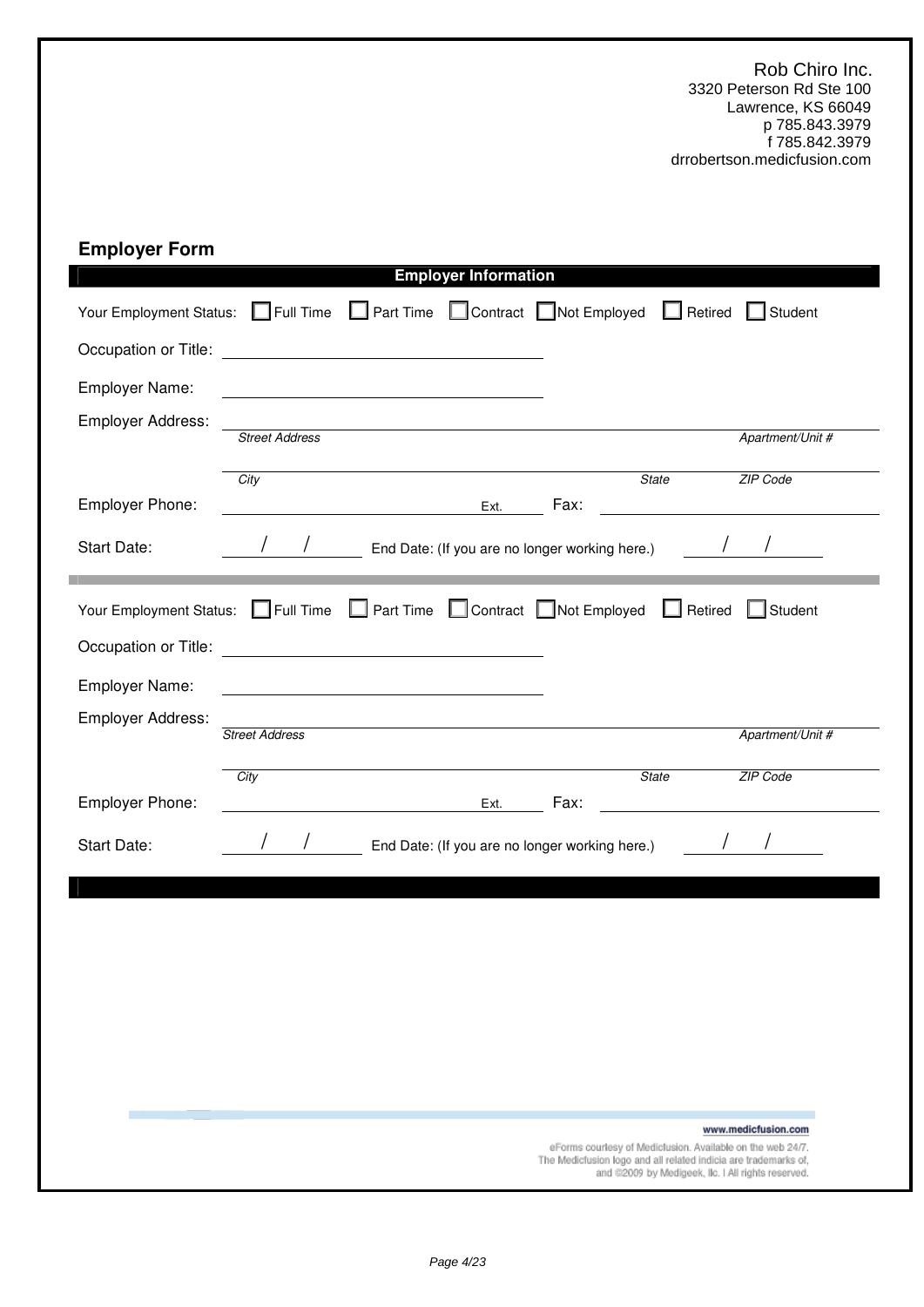## **Responsible Party Form**

|                                                    |                       | <b>Responsible Party Information</b> |              |                  |
|----------------------------------------------------|-----------------------|--------------------------------------|--------------|------------------|
| Relationship to You:<br>Full Name:                 | First                 | M.I.                                 | Last         |                  |
| Same as your address? $\bigcirc$ Yes $\bigcirc$ No |                       |                                      |              |                  |
| Address:                                           | <b>Street Address</b> |                                      |              | Apartment/Unit # |
|                                                    | City                  |                                      | <b>State</b> | ZIP Code         |

www.medicfusion.com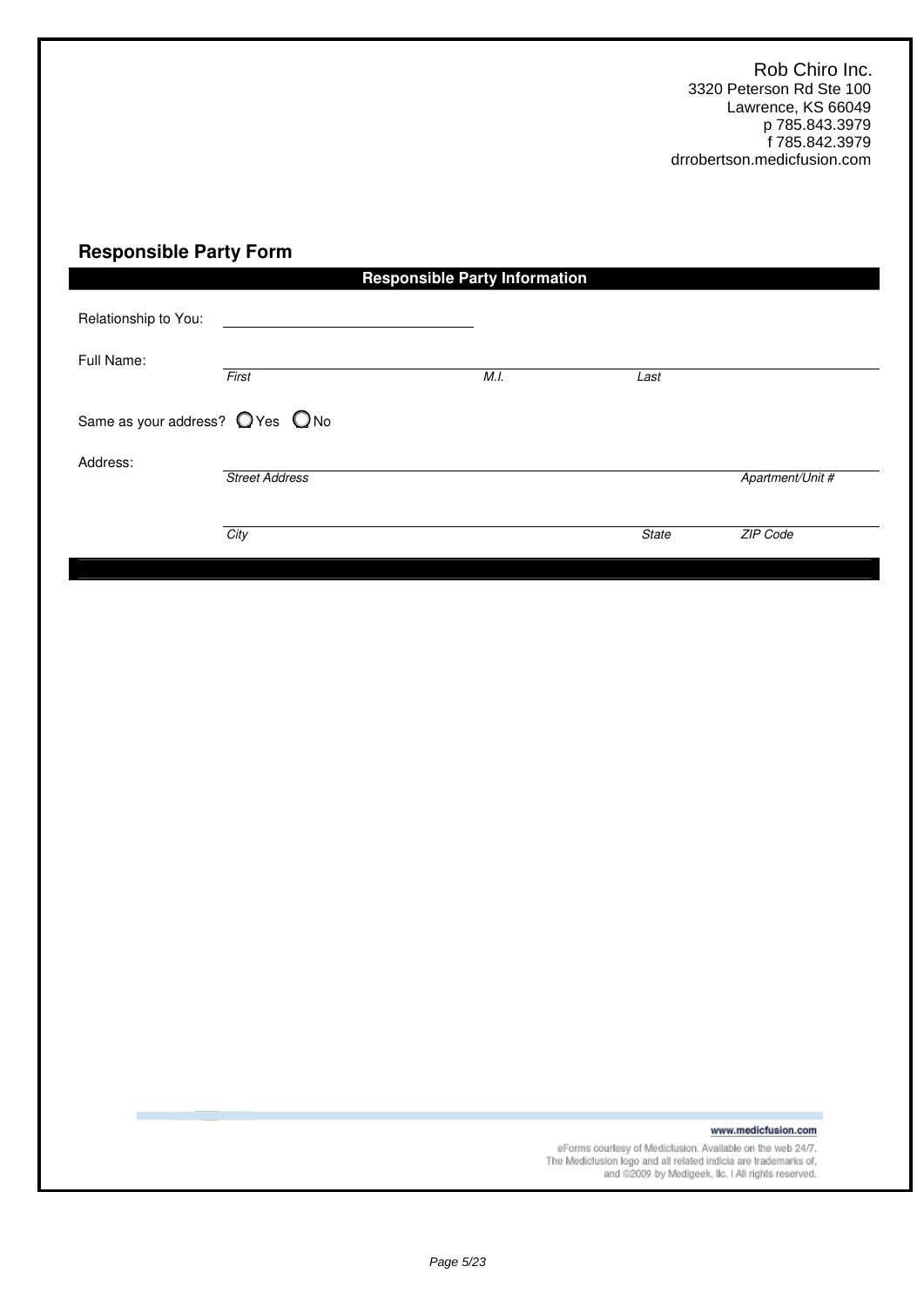|                                                                                                               |                       |      |                                  |                                      |              | Rob Chiro Inc.<br>3320 Peterson Rd Ste 100<br>Lawrence, KS 66049<br>p 785.843.3979<br>f 785.842.3979<br>drrobertson.medicfusion.com                                                 |
|---------------------------------------------------------------------------------------------------------------|-----------------------|------|----------------------------------|--------------------------------------|--------------|-------------------------------------------------------------------------------------------------------------------------------------------------------------------------------------|
| <b>Health Insurance Information</b>                                                                           |                       |      |                                  |                                      |              |                                                                                                                                                                                     |
| Are you the insured party? $\bigcirc$ Yes $\bigcirc$ No (if no please fill out the Policy Holder Information) |                       |      | <b>Policy Holder Information</b> |                                      |              |                                                                                                                                                                                     |
| Full Name:                                                                                                    |                       |      |                                  |                                      |              |                                                                                                                                                                                     |
|                                                                                                               | Last                  |      | First                            |                                      |              | M.I.                                                                                                                                                                                |
| Relationship to you:<br>Address:                                                                              |                       |      |                                  |                                      |              |                                                                                                                                                                                     |
|                                                                                                               | <b>Street Address</b> |      |                                  |                                      |              | Apartment/Unit #                                                                                                                                                                    |
|                                                                                                               | City                  |      |                                  |                                      | <b>State</b> | ZIP Code                                                                                                                                                                            |
| <b>Birth Date:</b>                                                                                            |                       |      |                                  |                                      |              |                                                                                                                                                                                     |
| Social Security Number #:                                                                                     |                       |      |                                  |                                      |              |                                                                                                                                                                                     |
| Insured's Occupation:                                                                                         |                       |      |                                  |                                      |              |                                                                                                                                                                                     |
| Insured's Employer:                                                                                           |                       |      |                                  |                                      |              |                                                                                                                                                                                     |
| Employer Address:                                                                                             | <b>Street Address</b> |      |                                  |                                      |              | Unit #                                                                                                                                                                              |
|                                                                                                               | City                  |      |                                  |                                      | <b>State</b> | <b>ZIP Code</b>                                                                                                                                                                     |
| Employer Phone:                                                                                               |                       | Ext. |                                  |                                      |              |                                                                                                                                                                                     |
|                                                                                                               |                       |      |                                  | <b>Insurance Company Information</b> |              |                                                                                                                                                                                     |
|                                                                                                               |                       |      |                                  |                                      |              |                                                                                                                                                                                     |
|                                                                                                               |                       |      |                                  |                                      |              |                                                                                                                                                                                     |
| Address:                                                                                                      | <b>Street Address</b> |      |                                  |                                      |              | Unit #                                                                                                                                                                              |
|                                                                                                               |                       |      |                                  |                                      |              |                                                                                                                                                                                     |
| Phone:                                                                                                        | City                  |      | Ext.                             | Fax:                                 | <b>State</b> | ZIP Code                                                                                                                                                                            |
| Group #:                                                                                                      |                       |      |                                  |                                      |              |                                                                                                                                                                                     |
| Policy/Subscriber #:                                                                                          |                       |      |                                  |                                      |              |                                                                                                                                                                                     |
| <b>Effective Date:</b>                                                                                        |                       |      |                                  | <b>Expiration Date:</b>              |              |                                                                                                                                                                                     |
|                                                                                                               |                       |      |                                  |                                      |              |                                                                                                                                                                                     |
|                                                                                                               |                       |      |                                  |                                      |              |                                                                                                                                                                                     |
|                                                                                                               |                       |      |                                  |                                      |              |                                                                                                                                                                                     |
|                                                                                                               |                       |      |                                  |                                      |              | www.medicfusion.com                                                                                                                                                                 |
|                                                                                                               |                       |      |                                  |                                      |              | eForms courtesy of Medicfusion. Available on the web 24/7.<br>The Medicfusion logo and all related indicia are trademarks of,<br>and @2009 by Medigeek, Ilc. I All rights reserved. |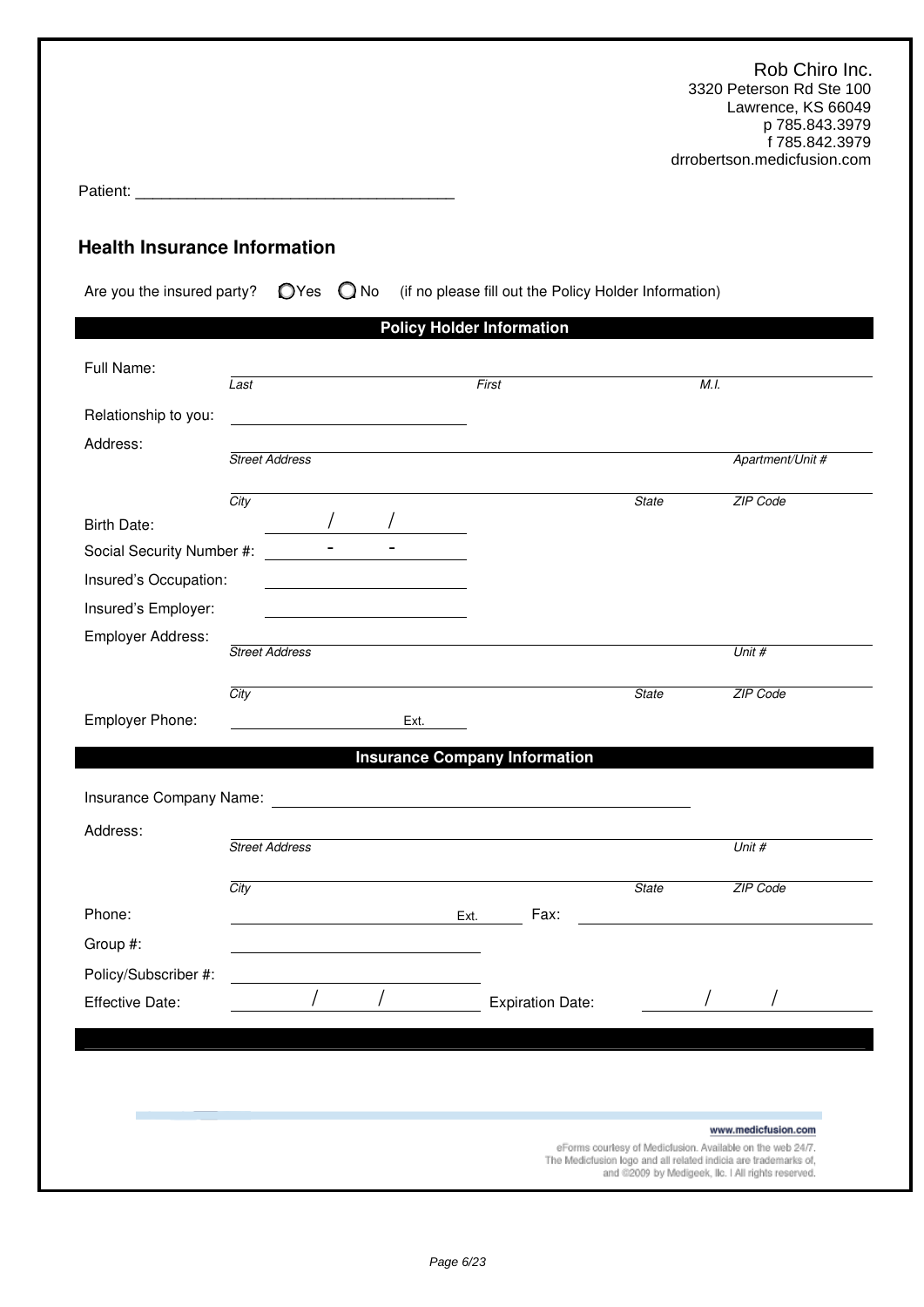Patient: \_\_\_\_\_\_\_\_\_\_\_\_\_\_\_\_\_\_\_\_\_\_\_\_\_\_\_\_\_\_\_\_\_\_\_\_\_

**Health History Form** 

## **Prescription Medications**

Prescription medications taken on a regular or ongoing basis:

| Medication: ______________________                                                                                                                                                                                             | Dosage: ___________ Frequency: per □ Day □ Week □ Month □ Other |                                                                                                                                                                                                                                      |  |  |  |
|--------------------------------------------------------------------------------------------------------------------------------------------------------------------------------------------------------------------------------|-----------------------------------------------------------------|--------------------------------------------------------------------------------------------------------------------------------------------------------------------------------------------------------------------------------------|--|--|--|
|                                                                                                                                                                                                                                |                                                                 |                                                                                                                                                                                                                                      |  |  |  |
| Medication: _____________________                                                                                                                                                                                              | Dosage: <u>__________</u>                                       | Frequency: per □ Day □ Week □ Month □ Other                                                                                                                                                                                          |  |  |  |
|                                                                                                                                                                                                                                |                                                                 |                                                                                                                                                                                                                                      |  |  |  |
| Medication: New York Products and American Control of the American Control of the American Control of the American Control of the American Control of the American Control of the American Control of the American Control of  | Dosage: Frequency: per □ Day □ Week □ Month □ Other             |                                                                                                                                                                                                                                      |  |  |  |
|                                                                                                                                                                                                                                |                                                                 |                                                                                                                                                                                                                                      |  |  |  |
| Medication: New York Products and Products and Products and Products and Products and Products and Products and Pro                                                                                                            | Dosage: ___________ Frequency: per □ Day □ Week □ Month □ Other |                                                                                                                                                                                                                                      |  |  |  |
|                                                                                                                                                                                                                                |                                                                 |                                                                                                                                                                                                                                      |  |  |  |
| Medication: _______________________                                                                                                                                                                                            | Dosage: ___________ Frequency: per □ Day □ Week □ Month □ Other |                                                                                                                                                                                                                                      |  |  |  |
|                                                                                                                                                                                                                                |                                                                 |                                                                                                                                                                                                                                      |  |  |  |
| Medication: Website and Security and Security and Security and Security and Security and Security and Security and Security and Security and Security and Security and Security and Security and Security and Security and Sec | Dosage: Frequency: per □ Day □ Week □ Month □ Other             |                                                                                                                                                                                                                                      |  |  |  |
|                                                                                                                                                                                                                                |                                                                 | (please describe): <u>contract and the set of the set of the set of the set of the set of the set of the set of the set of the set of the set of the set of the set of the set of the set of the set of the set of the set of th</u> |  |  |  |
| Medication: <b>Example 2019</b>                                                                                                                                                                                                | Dosage: ___________ Frequency: per □ Day □ Week □ Month □ Other |                                                                                                                                                                                                                                      |  |  |  |
|                                                                                                                                                                                                                                |                                                                 |                                                                                                                                                                                                                                      |  |  |  |
| Medication: ________________________                                                                                                                                                                                           | Dosage: Frequency: per □ Day □ Week □ Month □ Other             |                                                                                                                                                                                                                                      |  |  |  |
|                                                                                                                                                                                                                                |                                                                 |                                                                                                                                                                                                                                      |  |  |  |
| Medication: Website and Security and Security and Security and Security and Security and Security and Security and Security and Security and Security and Security and Security and Security and Security and Security and Sec | Dosage:                                                         | Frequency: per □ Day □ Week □ Month □ Other                                                                                                                                                                                          |  |  |  |
|                                                                                                                                                                                                                                |                                                                 |                                                                                                                                                                                                                                      |  |  |  |
| Medication: ______________________                                                                                                                                                                                             | Dosage: ___________ Frequency: per □ Day □ Week □ Month □ Other |                                                                                                                                                                                                                                      |  |  |  |
|                                                                                                                                                                                                                                |                                                                 |                                                                                                                                                                                                                                      |  |  |  |
| Medication: New York Products and American Control of the American Control of the American Control of the American Control of the American Control of the American Control of the American Control of the American Control of  | Dosage: ___________ Frequency: per □ Day □ Week □ Month □ Other |                                                                                                                                                                                                                                      |  |  |  |
|                                                                                                                                                                                                                                |                                                                 |                                                                                                                                                                                                                                      |  |  |  |
| Medication: New York Production of the Medication of the Medication of the Medication of the Medication of the Medication of the Medication of the Medication of the Medication of the Medication of the Medication of the Med | Dosage: Frequency: per □ Day □ Week □ Month □ Other             |                                                                                                                                                                                                                                      |  |  |  |
|                                                                                                                                                                                                                                |                                                                 | (please describe):                                                                                                                                                                                                                   |  |  |  |

www.medicfusion.com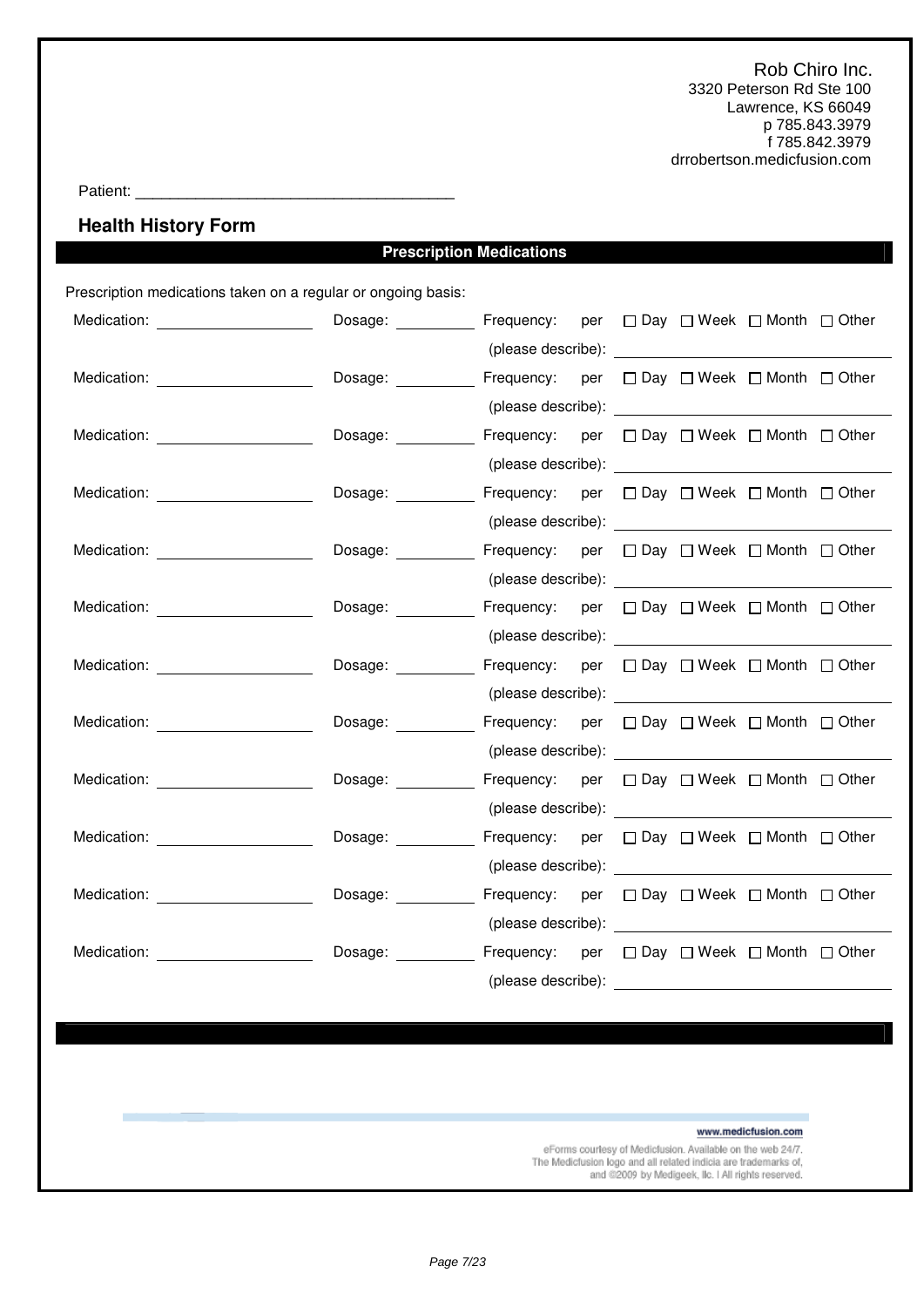### **Over-The-Counter Medications**

Over-the-counter medications taken on a regular or ongoing basis:

| Medication: New York Changes and Medication:                                                                                                                                                                                   | Dosage: Frequency: per □ Day □ Week □ Month □ Other             |                                                                                                                                                                                                                                      |  |  |  |
|--------------------------------------------------------------------------------------------------------------------------------------------------------------------------------------------------------------------------------|-----------------------------------------------------------------|--------------------------------------------------------------------------------------------------------------------------------------------------------------------------------------------------------------------------------------|--|--|--|
|                                                                                                                                                                                                                                |                                                                 |                                                                                                                                                                                                                                      |  |  |  |
| Medication: ______________________                                                                                                                                                                                             | Dosage:                                                         | Frequency: per $\Box$ Day $\Box$ Week $\Box$ Month $\Box$ Other                                                                                                                                                                      |  |  |  |
|                                                                                                                                                                                                                                |                                                                 |                                                                                                                                                                                                                                      |  |  |  |
| Medication: New York Discovery Medication:                                                                                                                                                                                     | Dosage: ___________ Frequency: per □ Day □ Week □ Month □ Other |                                                                                                                                                                                                                                      |  |  |  |
|                                                                                                                                                                                                                                |                                                                 |                                                                                                                                                                                                                                      |  |  |  |
| Medication: ______________________                                                                                                                                                                                             | Dosage: ___________ Frequency: per □ Day □ Week □ Month □ Other |                                                                                                                                                                                                                                      |  |  |  |
|                                                                                                                                                                                                                                |                                                                 |                                                                                                                                                                                                                                      |  |  |  |
| Medication: ______________________                                                                                                                                                                                             | Dosage: Frequency: per □ Day □ Week □ Month □ Other             |                                                                                                                                                                                                                                      |  |  |  |
|                                                                                                                                                                                                                                |                                                                 |                                                                                                                                                                                                                                      |  |  |  |
| Medication: Website and Security and Security and Security and Security and Security and Security and Security and Security and Security and Security and Security and Security and Security and Security and Security and Sec | Dosage: Frequency: per □ Day □ Week □ Month □ Other             |                                                                                                                                                                                                                                      |  |  |  |
|                                                                                                                                                                                                                                |                                                                 |                                                                                                                                                                                                                                      |  |  |  |
| Medication: Website and Security and Security and Security and Security and Security and Security and Security and Security and Security and Security and Security and Security and Security and Security and Security and Sec | Dosage: Frequency: per □ Day □ Week □ Month □ Other             |                                                                                                                                                                                                                                      |  |  |  |
|                                                                                                                                                                                                                                |                                                                 |                                                                                                                                                                                                                                      |  |  |  |
| Medication: ______________________                                                                                                                                                                                             | Dosage: ___________ Frequency: per □ Day □ Week □ Month □ Other |                                                                                                                                                                                                                                      |  |  |  |
|                                                                                                                                                                                                                                |                                                                 | (please describe): expression of the set of the set of the set of the set of the set of the set of the set of the set of the set of the set of the set of the set of the set of the set of the set of the set of the set of th       |  |  |  |
| Medication: ______________________                                                                                                                                                                                             | Dosage: ___________ Frequency: per □ Day □ Week □ Month □ Other |                                                                                                                                                                                                                                      |  |  |  |
|                                                                                                                                                                                                                                |                                                                 |                                                                                                                                                                                                                                      |  |  |  |
| Medication: Network and Medication:                                                                                                                                                                                            | Dosage: <u>___________</u>                                      | Frequency: per □ Day □ Week □ Month □ Other                                                                                                                                                                                          |  |  |  |
|                                                                                                                                                                                                                                |                                                                 | (please describe): <u>example and the set of the set of the set of the set of the set of the set of the set of the set of the set of the set of the set of the set of the set of the set of the set of the set of the set of the</u> |  |  |  |
| Medication: New York Products and Products and Products and Products and Products and Products and Products and Products and Products and Products and Products and Products and Products and Products and Products and Produc | Dosage: Frequency: per □ Day □ Week □ Month □ Other             |                                                                                                                                                                                                                                      |  |  |  |
|                                                                                                                                                                                                                                |                                                                 |                                                                                                                                                                                                                                      |  |  |  |
| Medication: New York Products and Products and Products and Products and Products and Products and Products and Products and Products and Products and Products and Products and Products and Products and Products and Produc | Dosage: Frequency: per □ Day □ Week □ Month □ Other             |                                                                                                                                                                                                                                      |  |  |  |
|                                                                                                                                                                                                                                |                                                                 |                                                                                                                                                                                                                                      |  |  |  |

www.medicfusion.com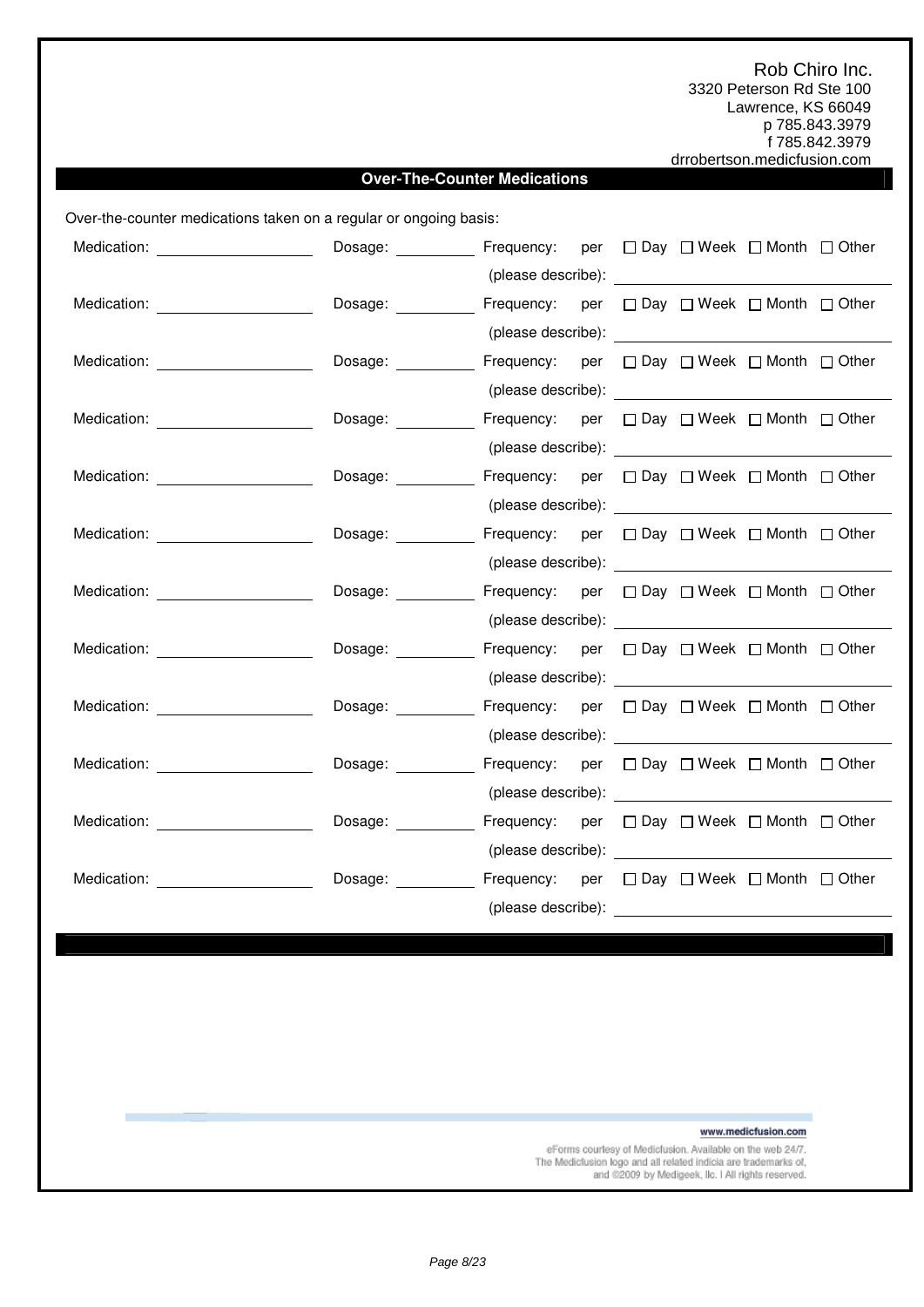### **Vitamins, Minerals, Herbs, or Dietary Supplements**

Vitamins, minerals, herbs, or dietary supplements taken on a regular or ongoing basis:

| Supplement: _____________________                                                                                                                                                                                              | Dosage:                             | Frequency: per □ Day □ Week □ Month □ Other                                                                                                                                                                                    |  |  |  |
|--------------------------------------------------------------------------------------------------------------------------------------------------------------------------------------------------------------------------------|-------------------------------------|--------------------------------------------------------------------------------------------------------------------------------------------------------------------------------------------------------------------------------|--|--|--|
|                                                                                                                                                                                                                                |                                     |                                                                                                                                                                                                                                |  |  |  |
| Supplement: ____________________                                                                                                                                                                                               | Dosage: __________                  | Frequency: per □ Day □ Week □ Month □ Other                                                                                                                                                                                    |  |  |  |
|                                                                                                                                                                                                                                |                                     |                                                                                                                                                                                                                                |  |  |  |
| Supplement: The contract of the contract of the contract of the contract of the contract of the contract of the contract of the contract of the contract of the contract of the contract of the contract of the contract of th | Dosage:                             | Frequency: per □ Day □ Week □ Month □ Other                                                                                                                                                                                    |  |  |  |
|                                                                                                                                                                                                                                |                                     |                                                                                                                                                                                                                                |  |  |  |
| Supplement: _____________________                                                                                                                                                                                              | Dosage:                             | Frequency: per □ Day □ Week □ Month □ Other                                                                                                                                                                                    |  |  |  |
|                                                                                                                                                                                                                                |                                     |                                                                                                                                                                                                                                |  |  |  |
| Supplement: ____________________                                                                                                                                                                                               | Dosage:                             | Frequency: per □ Day □ Week □ Month □ Other                                                                                                                                                                                    |  |  |  |
|                                                                                                                                                                                                                                |                                     |                                                                                                                                                                                                                                |  |  |  |
| Supplement: ______________________                                                                                                                                                                                             | Dosage: <b>contract of the COST</b> | Frequency: per □ Day □ Week □ Month □ Other                                                                                                                                                                                    |  |  |  |
|                                                                                                                                                                                                                                |                                     |                                                                                                                                                                                                                                |  |  |  |
| Supplement: ______________________                                                                                                                                                                                             | Dosage: <u>__________</u>           | Frequency: per □ Day □ Week □ Month □ Other                                                                                                                                                                                    |  |  |  |
|                                                                                                                                                                                                                                |                                     |                                                                                                                                                                                                                                |  |  |  |
| Supplement: The contract of the contract of the contract of the contract of the contract of the contract of the contract of the contract of the contract of the contract of the contract of the contract of the contract of th | Dosage:                             | Frequency: per □ Day □ Week □ Month □ Other                                                                                                                                                                                    |  |  |  |
|                                                                                                                                                                                                                                |                                     |                                                                                                                                                                                                                                |  |  |  |
| Supplement: _____________________                                                                                                                                                                                              | Dosage:                             | Frequency: per $\Box$ Day $\Box$ Week $\Box$ Month $\Box$ Other                                                                                                                                                                |  |  |  |
|                                                                                                                                                                                                                                |                                     |                                                                                                                                                                                                                                |  |  |  |
| Supplement: _____________________                                                                                                                                                                                              | Dosage:                             | Frequency: per □ Day □ Week □ Month □ Other                                                                                                                                                                                    |  |  |  |
|                                                                                                                                                                                                                                |                                     |                                                                                                                                                                                                                                |  |  |  |
| Supplement: _______________________                                                                                                                                                                                            | Dosage: __________                  | Frequency: per $\Box$ Day $\Box$ Week $\Box$ Month $\Box$ Other                                                                                                                                                                |  |  |  |
|                                                                                                                                                                                                                                |                                     | (please describe): expression of the set of the set of the set of the set of the set of the set of the set of the set of the set of the set of the set of the set of the set of the set of the set of the set of the set of th |  |  |  |
|                                                                                                                                                                                                                                | Dosage:                             | Frequency: per $\Box$ Day $\Box$ Week $\Box$ Month $\Box$ Other                                                                                                                                                                |  |  |  |
|                                                                                                                                                                                                                                |                                     | (please describe): example and the set of the set of the set of the set of the set of the set of the set of the set of the set of the set of the set of the set of the set of the set of the set of the set of the set of the  |  |  |  |

www.medicfusion.com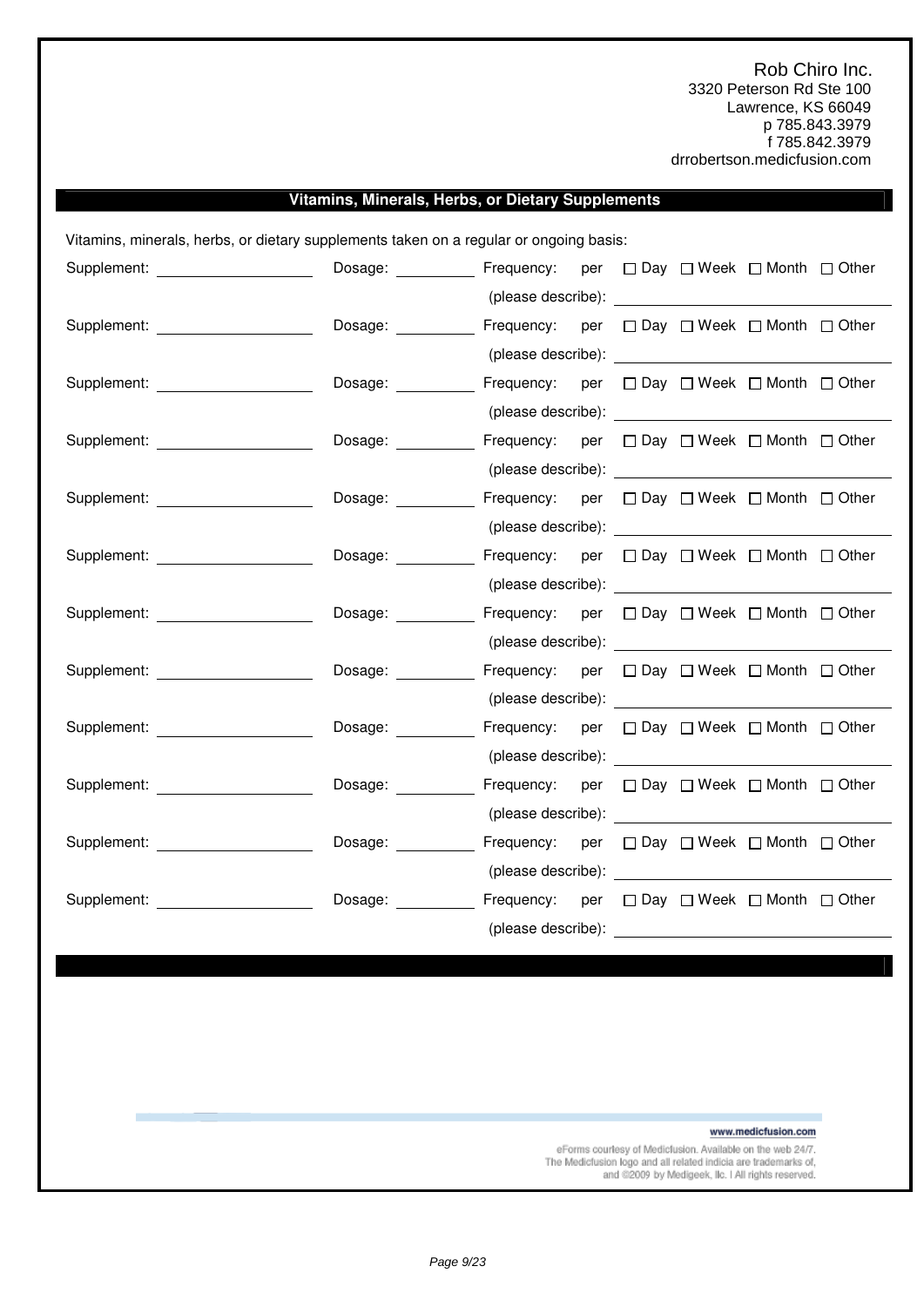|                                                                              | <b>Diet and Exercise</b>                                     |                                   |  |  |  |
|------------------------------------------------------------------------------|--------------------------------------------------------------|-----------------------------------|--|--|--|
| Check if you have ever smoked cigars or cigarettes.<br>$\Box$ Yes            |                                                              |                                   |  |  |  |
| Check if you still smoke.                                                    | $\Box$ Yes                                                   |                                   |  |  |  |
| How much do you smoke?                                                       | $\Box$ Less than one pack per week $\Box$ 1-2 packs per week |                                   |  |  |  |
| $\Box$ 1 pack every two days                                                 | $\Box$ 1 pack per day                                        | $\Box$ More than one pack per day |  |  |  |
| Check if you drink alcoholic beverages.                                      | $\Box$ Yes                                                   |                                   |  |  |  |
| How many alcoholic beverages do you consume per week?                        |                                                              |                                   |  |  |  |
| Check if a physician has ever diagnosed you as an alcoholic.                 |                                                              | $\Box$ Yes                        |  |  |  |
| Check if a physician has ever diagnosed you with any liver-related problems. |                                                              | $\Box$ Yes                        |  |  |  |
| Check if you exercise regularly.<br>$\Box$ Yes                               |                                                              |                                   |  |  |  |
| How many days do you exercise each week?                                     |                                                              |                                   |  |  |  |

www.medicfusion.com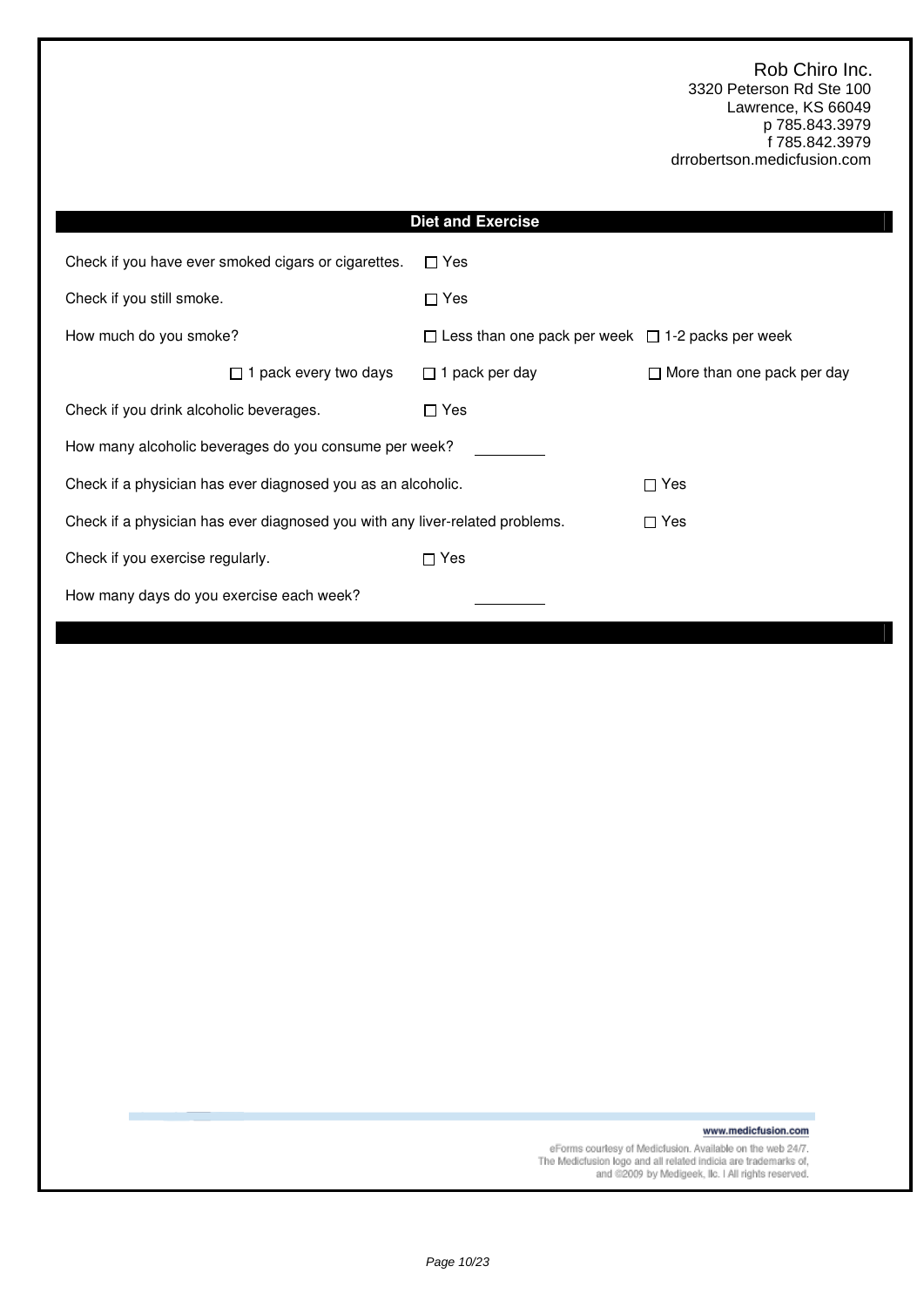|                                 |                                                                 | <b>Allergies</b>            |                     |                     |
|---------------------------------|-----------------------------------------------------------------|-----------------------------|---------------------|---------------------|
|                                 | Check if a physician has ever diagnosed you with any allergies. | $\Box$ Yes                  |                     |                     |
| Do you have Airborne allergies? | $\Box$ Yes                                                      |                             |                     |                     |
| $\Box$ Animal                   | □ Molds/Fungus                                                  | $\Box$ Pollens              | $\Box$ Other        |                     |
| □ Cat Hair                      | □ Cockroach                                                     | □ Dog Hair                  | $\Box$ Feather Mix  |                     |
|                                 | □ Guinea Pig Hair                                               | $\Box$ Dust Mites           | $\Box$ Other        |                     |
| Do you have Chemical allergies? | $\Box$ Yes                                                      |                             |                     |                     |
| $\Box$ Acetone                  | □ Acetylcholine                                                 | □ Auto Exhaust              | □ Benzyl Alcohol    | $\Box$ Chlorine     |
| □ Citric Acid                   | □ Cologne (all)                                                 | □ Diesel Exhaust            | $\Box$ Dopamine     | $\Box$ Estradiol    |
| $\square$ Ethanol               | $\Box$ Fluorine                                                 | □ Formaldehyde              | $\Box$ Latex        | $\Box$ Melatonin    |
| □ Newspaper Print               | $\Box$ Norepinephrine                                           | □ Progesterone              | $\Box$ Propylene    | □ Serotonin         |
| □ Silicone Implant              | □ Sponge Rubber                                                 | $\Box$ Toluene              | □ Trichloroethylene | □ Wood Pulp         |
|                                 |                                                                 | $\Box$ Xylene               | $\Box$ Other        |                     |
| Do you have Drug allergies?     | $\Box$ Yes                                                      |                             |                     |                     |
| $\Box$ Anticonvulsants          | □ Codeine                                                       | $\Box$ Insulin Preparations | $\Box$ Iodine       | $\Box$ Morphine     |
| □ Novocain                      | $\Box$ Penicillin                                               | $\Box$ Sulfa                | $\Box$ Other        |                     |
| Do you have Food allergies?     | $\Box$ Yes                                                      |                             |                     |                     |
| □ Artificial Colorings          | □ Artificial Flavorings                                         | $\square$ Beef              | □ Coffee/Tea        | $\Box$ Dairy        |
| $\Box$ Eggs                     | □ Fish/Shellfish                                                | $\Box$ Fruits               | $\Box$ Lamb         | $\Box$ Nuts         |
| $\Box$ Pork                     | $\Box$ Poultry                                                  | $\Box$ Vegetables           | $\Box$ Other        |                     |
|                                 |                                                                 |                             |                     |                     |
|                                 |                                                                 |                             |                     |                     |
|                                 |                                                                 |                             |                     |                     |
|                                 |                                                                 |                             |                     |                     |
|                                 |                                                                 |                             |                     | www.medicfusion.com |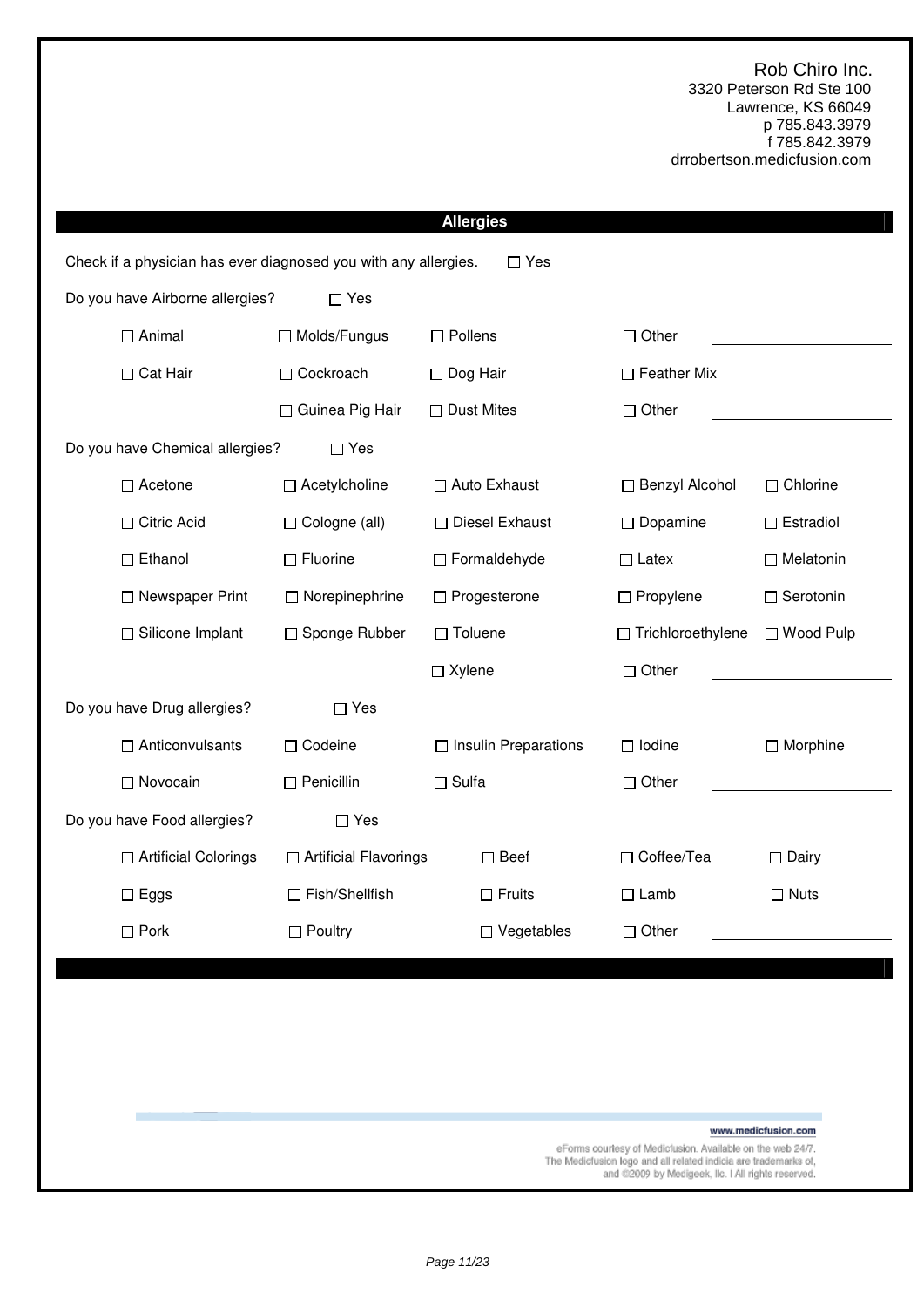|                                                                               |                     |                                                                                       | <b>Surgical History</b>       |                                                            |                                                                                                                                                                                                                                      |
|-------------------------------------------------------------------------------|---------------------|---------------------------------------------------------------------------------------|-------------------------------|------------------------------------------------------------|--------------------------------------------------------------------------------------------------------------------------------------------------------------------------------------------------------------------------------------|
|                                                                               |                     | Check if you have any implants, screws, plates or other foreign objects in your body. |                               | $\square$ Yes                                              |                                                                                                                                                                                                                                      |
| $\Box$ Bullet Wound(s)                                                        |                     | □ Infusion Catheter                                                                   | $\Box$ Ear Implant            | $\Box$ Pacemakers                                          | $\Box$ Eye Implant                                                                                                                                                                                                                   |
| $\Box$ Brain Plate(s)                                                         |                     | $\Box$ Heart Valve(s)                                                                 | $\Box$ Shrapnel               | $\Box$ Other                                               |                                                                                                                                                                                                                                      |
|                                                                               |                     | Musculoskeletal Surgeries (Check if you have had any of the following surgeries)      |                               |                                                            |                                                                                                                                                                                                                                      |
| $\Box$ Ankle                                                                  |                     |                                                                                       | $\Box$ Head                   | Year(s) of surgery:                                        | <u> 1970 - Jan Barat, prima politik (</u>                                                                                                                                                                                            |
| $\square$ Back                                                                |                     |                                                                                       | $\Box$ Hip                    | Year(s) of surgery:                                        |                                                                                                                                                                                                                                      |
| $\Box$ Cosmetic or<br>Augmentation                                            |                     |                                                                                       | $\Box$ Knee                   | Year(s) of surgery:                                        |                                                                                                                                                                                                                                      |
| $\square$ Elbow                                                               |                     |                                                                                       | $\Box$ Neck                   | Year(s) of surgery:                                        |                                                                                                                                                                                                                                      |
| $\square$ Foot                                                                |                     |                                                                                       | □ Shoulder                    | Year(s) of surgery:                                        |                                                                                                                                                                                                                                      |
| $\Box$ Hand                                                                   |                     |                                                                                       | $\Box$ Wrist                  | Year(s) of surgery:                                        |                                                                                                                                                                                                                                      |
| $\Box$ Other                                                                  | Please describe:    |                                                                                       |                               | Year(s) of surgery:                                        | <u> 1999 - Jan Barnett, politik e</u> ta p                                                                                                                                                                                           |
| Organ System Surgeries (Check if you have had any of the following surgeries) |                     |                                                                                       |                               |                                                            |                                                                                                                                                                                                                                      |
| $\square$ Brain                                                               |                     |                                                                                       | $\Box$ Intestine,<br>large    | Year(s) of surgery:                                        |                                                                                                                                                                                                                                      |
| $\Box$ Colon                                                                  |                     |                                                                                       | $\Box$ Liver                  | Year(s) of surgery:                                        | <u> 1989 - Jan Stein Stein Stein Stein Stein Stein Stein Stein Stein Stein Stein Stein Stein Stein Stein Stein Stein Stein Stein Stein Stein Stein Stein Stein Stein Stein Stein Stein Stein Stein Stein Stein Stein Stein Stein</u> |
| $\Box$ Esophagus                                                              |                     |                                                                                       | $\Box$ Lung                   | Year(s) of surgery:                                        | <u>and the state of the state of the state</u>                                                                                                                                                                                       |
| $\Box$ Eye                                                                    |                     |                                                                                       | □ Mastectomy                  | Year(s) of surgery:                                        |                                                                                                                                                                                                                                      |
| $\Box$ Heart                                                                  |                     |                                                                                       | $\Box$ Reproductive<br>Organs | Year(s) of surgery:                                        |                                                                                                                                                                                                                                      |
| $\Box$ Kidney                                                                 | Year(s) of surgery: |                                                                                       | $\square$ Skin                | Year(s) of surgery:                                        |                                                                                                                                                                                                                                      |
| $\Box$ Intestine, small                                                       | Year(s) of surgery: |                                                                                       | $\Box$ Throat                 | Year(s) of surgery:                                        |                                                                                                                                                                                                                                      |
| $\Box$ Other                                                                  | Please describe:    |                                                                                       |                               | Year(s) of surgery:                                        |                                                                                                                                                                                                                                      |
| $\Box$ Transplant                                                             | Please describe:    |                                                                                       |                               | Year(s) of surgery:                                        |                                                                                                                                                                                                                                      |
|                                                                               |                     |                                                                                       |                               |                                                            |                                                                                                                                                                                                                                      |
|                                                                               |                     |                                                                                       |                               |                                                            |                                                                                                                                                                                                                                      |
|                                                                               |                     |                                                                                       |                               |                                                            |                                                                                                                                                                                                                                      |
|                                                                               |                     |                                                                                       |                               | eForms courtesy of Medicfusion. Available on the web 24/7. | www.medicfusion.com                                                                                                                                                                                                                  |

The Mediciusion logo and all related indicia are trademarks of,<br>and @2009 by Medigeek, IIc. I All rights reserved.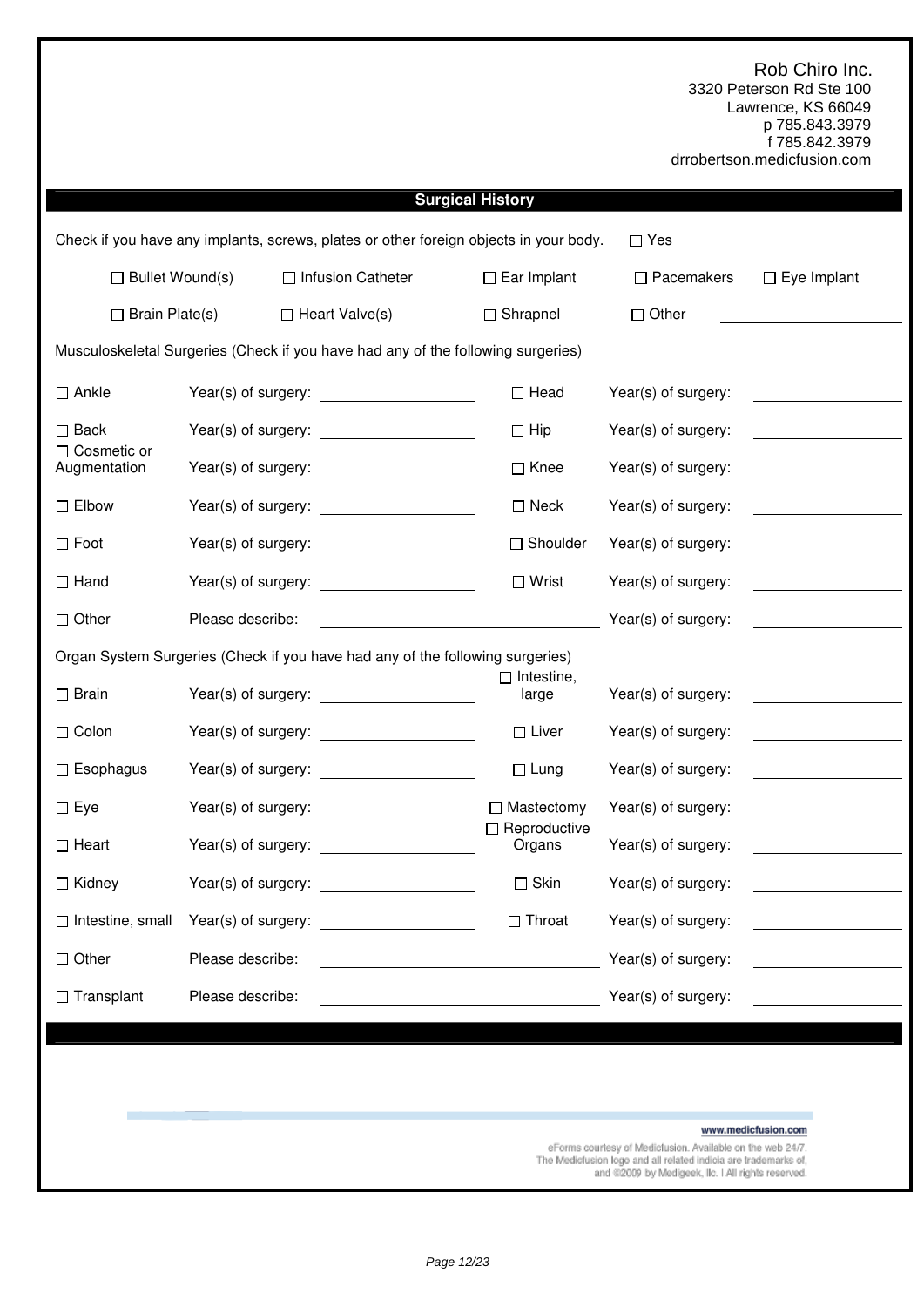|                                                          | Your Cancer History       |
|----------------------------------------------------------|---------------------------|
| Check if a physician has ever diagnosed you with cancer. | $\Box$ Yes                |
| Check all that apply                                     |                           |
| $\Box$ Bladder                                           | $\Box$ Lung               |
| $\Box$ Brain                                             | □ Non-Hodgkin's Lymphoma  |
| $\square$ Breast                                         | $\Box$ Ovarian            |
| □ Cervical                                               | $\Box$ Pancreatic         |
| □ Colon or Rectal                                        | $\Box$ Prostate           |
| $\Box$ Endometrial                                       | $\square$ Skin            |
| $\Box$ Eye                                               | □ Basal Cell Carcinoma    |
| □ Kidney (renal cell)                                    | □ Squamous Cell Carcinoma |
| $\Box$ Leukemia                                          | □ Melanoma                |
| $\Box$ Other                                             | □ Stomach                 |
|                                                          | $\Box$ Thyroid            |
|                                                          | $\Box$ Uterine            |
|                                                          |                           |
|                                                          |                           |
|                                                          |                           |

www.medicfusion.com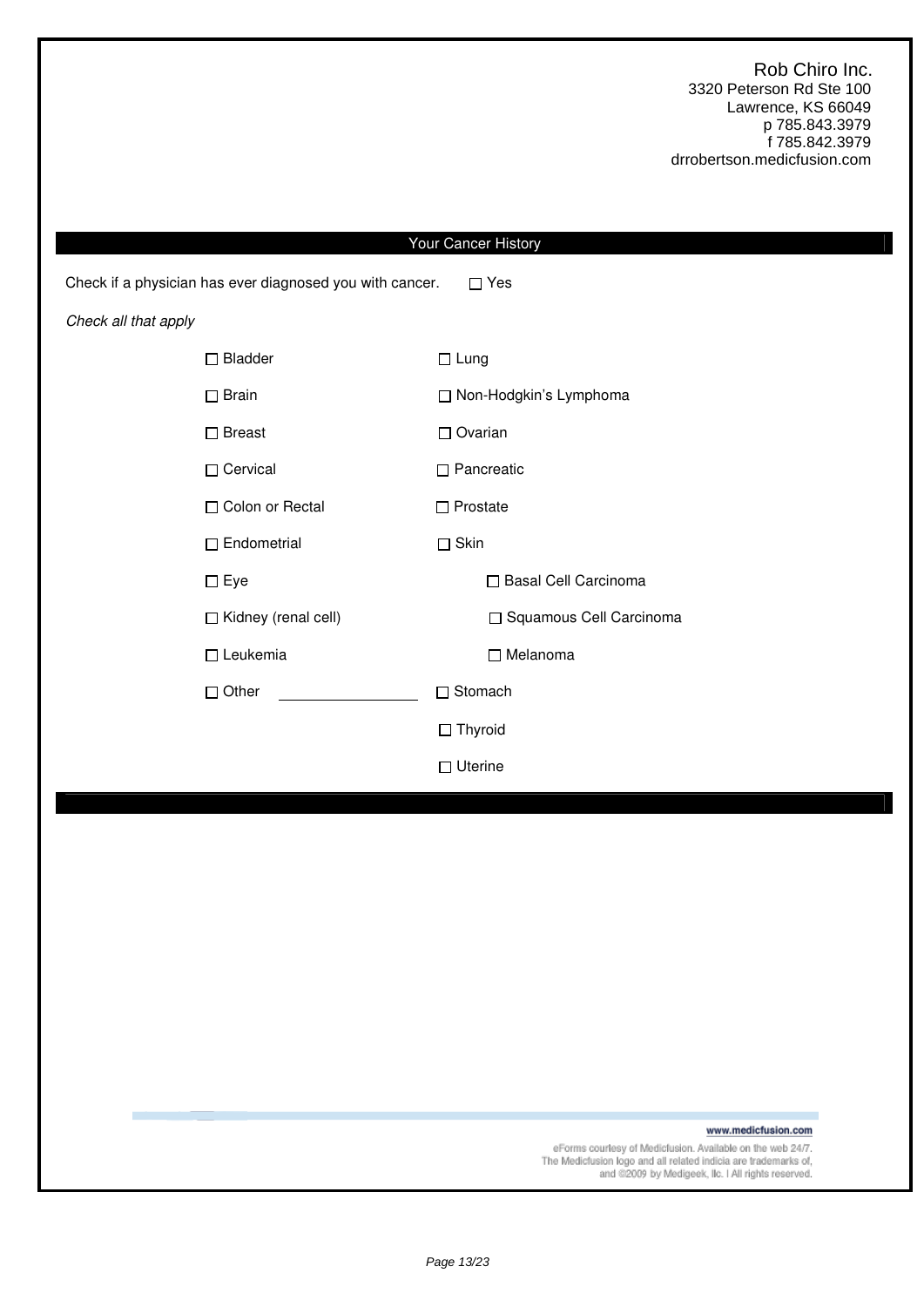### Family Cancer History

Check if a physician has ever diagnosed your family with cancer.  $\Box$  Yes

Check all that apply and the family member(s) who had this condition:

|                                   | $\Box$ Bladder (M, F, S, MG, PG)             |                   | $\Box$ Lung     |                 | (M, F, S, MG, PG)                               |                                                  |  |
|-----------------------------------|----------------------------------------------|-------------------|-----------------|-----------------|-------------------------------------------------|--------------------------------------------------|--|
| $\Box$ Brain                      | (M, F, S, MG, PG)                            |                   |                 |                 | $\Box$ Non-Hodgkin's Lymphoma (M, F, S, MG, PG) |                                                  |  |
| $\Box$ Breast                     | (M, F, S, MG, PG)                            |                   | $\Box$ Ovarian  |                 | (M, F, S, MG, PG)                               |                                                  |  |
| $\Box$ Cervical (M, F, S, MG, PG) |                                              |                   |                 |                 | $\Box$ Pancreatic (M, F, S, MG, PG)             |                                                  |  |
|                                   | $\Box$ Colon or Rectal (M, F, S, MG, PG)     |                   | $\Box$ Prostate |                 | (M, F, S, MG, PG)                               |                                                  |  |
| $\Box$ Endometrial                | (M, F, S, MG, PG)                            |                   | $\Box$ Skin     |                 | (M, F, S, MG, PG)                               |                                                  |  |
| $\Box$ Eye                        | (M, F, S, MG, PG)                            |                   |                 |                 | $\Box$ Basal Cell Carcinoma                     | (M, F, S, MG, PG)                                |  |
|                                   | $\Box$ Kidney (renal cell) (M, F, S, MG, PG) |                   |                 |                 |                                                 | $\Box$ Squamous Cell Carcinoma (M, F, S, MG, PG) |  |
| $\Box$ Leukemia                   | (M, F, S, MG, PG)                            |                   |                 | $\Box$ Melanoma |                                                 | (M, F, S, MG, PG)                                |  |
| $\Box$ Other                      |                                              | (M, F, S, MG, PG) | □ Stomach       |                 | (M, F, S, MG, PG)                               |                                                  |  |
|                                   |                                              |                   | $\Box$ Thyroid  |                 | (M, F, S, MG, PG)                               |                                                  |  |
|                                   |                                              |                   | $\Box$ Uterine  |                 | (M, F, S, MG, PG)                               |                                                  |  |

| <b>Family Members</b> |                             |  |  |  |
|-----------------------|-----------------------------|--|--|--|
| (M)                   | Mother                      |  |  |  |
| (F)                   | Father                      |  |  |  |
| (S)                   | Sibling                     |  |  |  |
| (MG)                  | Maternal Grandparent        |  |  |  |
| ንር ነ                  | <b>Paternal Grandparent</b> |  |  |  |

www.medicfusion.com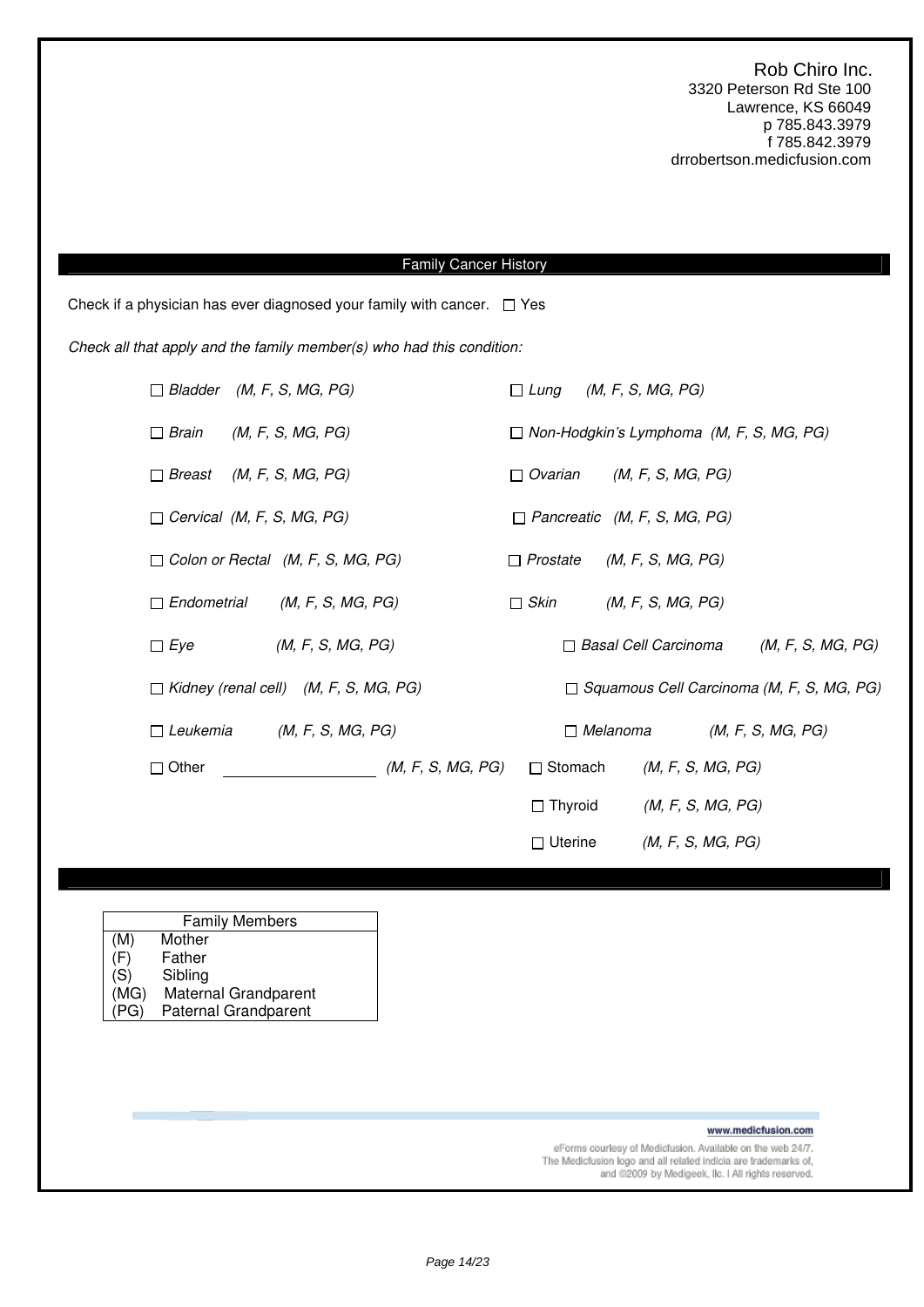## Your Cardio-pulmonary / Circulatory Health

| $\Box$ Anemia<br>$\Box$ HIV/AIDS<br>$\Box$ Hemophilia<br>$\Box$ Hepatitis<br>$\Box$ Hypertension (high blood pressure)<br>$\Box$ Hypotension (low blood pressure)<br>$\Box$ Hemorrhoids<br>$\Box$ Lung Disorders<br>□ Acute Respiratory Distress Syndrome<br>□ Alpha-1 Antitrypsin Deficiency<br>□ Asbestos/Dust Disease<br>$\Box$ Bronchiectasis<br>$\Box$ Asthma<br>$\Box$ Bronchitis (chronic)<br>□ Bronchopulmonary Dysplasia (BPD)<br>□ Chronic Obstructive Pulmonary Disease<br>□ Cystic Fibrosis<br>$\Box$ Emphysema<br>□ Farmer's Lung<br>$\Box$ Hantavirus<br>$\Box$ Histoplasmosis<br>$\Box$ Legionellosis<br>$\Box$ Lymphangioleiomyomatosis<br>$\Box$ Pleurisy<br>$\Box$ Pneumothorax<br>$\Box$ Pneumonia<br>□ Primary Alveolar Hypoventilation Syndrome<br>□ Pulmonary Alveolar Proteinosis<br>□ Pulmonary Embolus<br>$\Box$ Pulmonary Fibrosis<br>□ Respiratory Distress Syndrome<br>□ Respiratory Syncytial Virus<br>$\Box$ Sarcoidosis<br>□ Severe Acute Respiratory Syndrome<br>□ Spontaneous Pneumothorax<br>$\Box$ Tuberculosis<br>□ Sickle Cell Anemia<br>□ Raynaud's Phenomenon<br>$\Box$ Sinus Infections (chronic)<br>$\Box$ Stroke | Check if a physician has ever diagnosed you with any of the following: |  |  |  |  |  |  |
|------------------------------------------------------------------------------------------------------------------------------------------------------------------------------------------------------------------------------------------------------------------------------------------------------------------------------------------------------------------------------------------------------------------------------------------------------------------------------------------------------------------------------------------------------------------------------------------------------------------------------------------------------------------------------------------------------------------------------------------------------------------------------------------------------------------------------------------------------------------------------------------------------------------------------------------------------------------------------------------------------------------------------------------------------------------------------------------------------------------------------------------------------------|------------------------------------------------------------------------|--|--|--|--|--|--|
|                                                                                                                                                                                                                                                                                                                                                                                                                                                                                                                                                                                                                                                                                                                                                                                                                                                                                                                                                                                                                                                                                                                                                            |                                                                        |  |  |  |  |  |  |
|                                                                                                                                                                                                                                                                                                                                                                                                                                                                                                                                                                                                                                                                                                                                                                                                                                                                                                                                                                                                                                                                                                                                                            |                                                                        |  |  |  |  |  |  |
|                                                                                                                                                                                                                                                                                                                                                                                                                                                                                                                                                                                                                                                                                                                                                                                                                                                                                                                                                                                                                                                                                                                                                            |                                                                        |  |  |  |  |  |  |
|                                                                                                                                                                                                                                                                                                                                                                                                                                                                                                                                                                                                                                                                                                                                                                                                                                                                                                                                                                                                                                                                                                                                                            |                                                                        |  |  |  |  |  |  |
|                                                                                                                                                                                                                                                                                                                                                                                                                                                                                                                                                                                                                                                                                                                                                                                                                                                                                                                                                                                                                                                                                                                                                            |                                                                        |  |  |  |  |  |  |
|                                                                                                                                                                                                                                                                                                                                                                                                                                                                                                                                                                                                                                                                                                                                                                                                                                                                                                                                                                                                                                                                                                                                                            |                                                                        |  |  |  |  |  |  |
|                                                                                                                                                                                                                                                                                                                                                                                                                                                                                                                                                                                                                                                                                                                                                                                                                                                                                                                                                                                                                                                                                                                                                            |                                                                        |  |  |  |  |  |  |
|                                                                                                                                                                                                                                                                                                                                                                                                                                                                                                                                                                                                                                                                                                                                                                                                                                                                                                                                                                                                                                                                                                                                                            |                                                                        |  |  |  |  |  |  |
|                                                                                                                                                                                                                                                                                                                                                                                                                                                                                                                                                                                                                                                                                                                                                                                                                                                                                                                                                                                                                                                                                                                                                            |                                                                        |  |  |  |  |  |  |
|                                                                                                                                                                                                                                                                                                                                                                                                                                                                                                                                                                                                                                                                                                                                                                                                                                                                                                                                                                                                                                                                                                                                                            |                                                                        |  |  |  |  |  |  |
|                                                                                                                                                                                                                                                                                                                                                                                                                                                                                                                                                                                                                                                                                                                                                                                                                                                                                                                                                                                                                                                                                                                                                            |                                                                        |  |  |  |  |  |  |
|                                                                                                                                                                                                                                                                                                                                                                                                                                                                                                                                                                                                                                                                                                                                                                                                                                                                                                                                                                                                                                                                                                                                                            |                                                                        |  |  |  |  |  |  |
|                                                                                                                                                                                                                                                                                                                                                                                                                                                                                                                                                                                                                                                                                                                                                                                                                                                                                                                                                                                                                                                                                                                                                            |                                                                        |  |  |  |  |  |  |
|                                                                                                                                                                                                                                                                                                                                                                                                                                                                                                                                                                                                                                                                                                                                                                                                                                                                                                                                                                                                                                                                                                                                                            |                                                                        |  |  |  |  |  |  |
|                                                                                                                                                                                                                                                                                                                                                                                                                                                                                                                                                                                                                                                                                                                                                                                                                                                                                                                                                                                                                                                                                                                                                            |                                                                        |  |  |  |  |  |  |
|                                                                                                                                                                                                                                                                                                                                                                                                                                                                                                                                                                                                                                                                                                                                                                                                                                                                                                                                                                                                                                                                                                                                                            |                                                                        |  |  |  |  |  |  |
|                                                                                                                                                                                                                                                                                                                                                                                                                                                                                                                                                                                                                                                                                                                                                                                                                                                                                                                                                                                                                                                                                                                                                            |                                                                        |  |  |  |  |  |  |
|                                                                                                                                                                                                                                                                                                                                                                                                                                                                                                                                                                                                                                                                                                                                                                                                                                                                                                                                                                                                                                                                                                                                                            |                                                                        |  |  |  |  |  |  |
|                                                                                                                                                                                                                                                                                                                                                                                                                                                                                                                                                                                                                                                                                                                                                                                                                                                                                                                                                                                                                                                                                                                                                            |                                                                        |  |  |  |  |  |  |
|                                                                                                                                                                                                                                                                                                                                                                                                                                                                                                                                                                                                                                                                                                                                                                                                                                                                                                                                                                                                                                                                                                                                                            |                                                                        |  |  |  |  |  |  |
|                                                                                                                                                                                                                                                                                                                                                                                                                                                                                                                                                                                                                                                                                                                                                                                                                                                                                                                                                                                                                                                                                                                                                            |                                                                        |  |  |  |  |  |  |
|                                                                                                                                                                                                                                                                                                                                                                                                                                                                                                                                                                                                                                                                                                                                                                                                                                                                                                                                                                                                                                                                                                                                                            |                                                                        |  |  |  |  |  |  |
| □ Wegener's Granulomatosis<br>$\Box$ Other                                                                                                                                                                                                                                                                                                                                                                                                                                                                                                                                                                                                                                                                                                                                                                                                                                                                                                                                                                                                                                                                                                                 |                                                                        |  |  |  |  |  |  |

www.medicfusion.com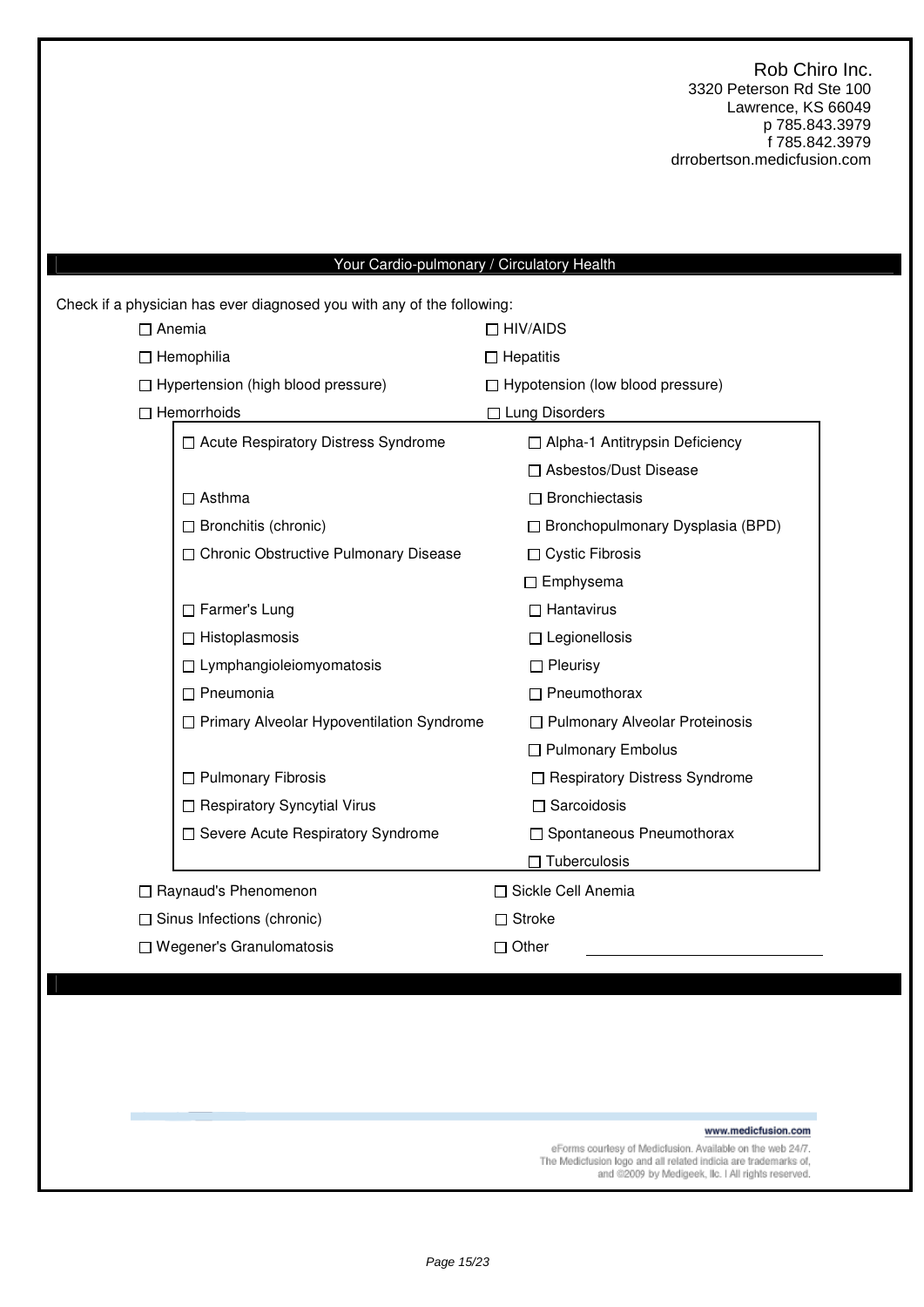# Family Cardio-pulmonary / Circulatory Health Check if a physician has ever diagnosed your family with any of the following:  $\Box$  Anemia (M, F, S, MG, PG)  $\Box$  HIV/AIDS (M, F, S, MG, PG)  $\Box$  Hemophilia (M, F, S, MG, PG)  $\Box$  Hepatitis (M, F, S, MG, PG)  $\Box$  Hypertension (high blood pressure) (M, F, S, MG, PG)  $\Box$  Hypotension (low blood pressure) (M, F, S, MG, PG)  $\Box$  Hemorrhoids (M, F, S, MG, PG)  $\Box$  Lung Disorders (M, F, S, MG, PG)  $\Box$  Acute Respiratory Distress Syndrome  $\Box$  Alpha-1 Antitrypsin Deficiency (M, F, S, MG, PG)  $(M, F, S, MG, PG)$   $\Box$  Asbestos/Dust Disease  $(M, F, S, MG, PG)$  $\Box$  Asthma  $(M, F, S, MG, PG)$   $\Box$  Bronchiectasis  $(M, F, S, MG, PG)$  $\Box$  Bronchitis (chronic) (M, F, S, MG, PG)  $\Box$  Bronchopulmonary Dysplasia(BPD) (M, F, S, MG, PG)  $\Box$  Chronic Obstructive Pulmonary Disease  $\Box$  Cystic Fibrosis (M, F, S, MG, PG)  $(M, F, S, MG, PG)$   $\Box$  Emphysema  $(M, F, S, MG, PG)$  $\Box$  Farmer's Lung (M, F, S, MG, PG)  $\Box$  Hantavirus (M, F, S, MG, PG)  $\Box$  Histoplasmosis (M, F, S, MG, PG)  $\Box$  Legionellosis (M, F, S, MG, PG)  $\Box$  Lymphangioleiomyomatosis (M, F, S, MG, PG)  $\Box$  Pleurisy (M, F, S, MG, PG)  $\Box$  Pneumonia (M, F, S, MG, PG)  $\Box$  Pneumothorax (M, F, S, MG, PG)  $\Box$  Primary Alveolar Hypoventilation Syndrome  $\Box$  Pulmonary Alveolar Proteinosis (M, F, S, MG, PG)  $(M, F, S, MG, PG)$   $\Box$  Pulmonary Embolus  $(M, F, S, MG, PG)$  $\Box$  Pulmonary Fibrosis (M, F, S, MG, PG)  $\Box$  Respiratory Distress Syndrome (M, F, S, MG, PG)  $\Box$  Respiratory Syncytial Virus (M, F, S, MG, PG)  $\Box$  Sarcoidosis (M, F, S, MG, PG)  $\Box$  Severe Acute Respiratory Syndrome (M, F, S, MG, PG)  $\Box$  Spontaneous Pneumothorax (M, F, S, MG, PG)  $(M, F, S, MG, PG)$  Tuberculosis  $(M, F, S, MG, PG)$  $\Box$  Raynaud's Phenomenon (M, F, S, MG, PG)  $\Box$  Sickle Cell Anemia (M, F, S, MG, PG)  $\Box$  Sinus Infections (chronic) (M, F, S, MG, PG)  $\Box$  Stroke (M, F, S, MG, PG)  $\Box$  Wegener's Granulomatosis (M, F, S, MG, PG)  $\Box$  Other (M, F, S, MG, PG)

| <b>Family Members</b> |  |
|-----------------------|--|
| Mother                |  |
| $E$ nthor             |  |

(F) Father (S) Sibling

 $(M)$ 

- 
- (MG) Maternal Grandparent (PG) Paternal Grandparent

www.medicfusion.com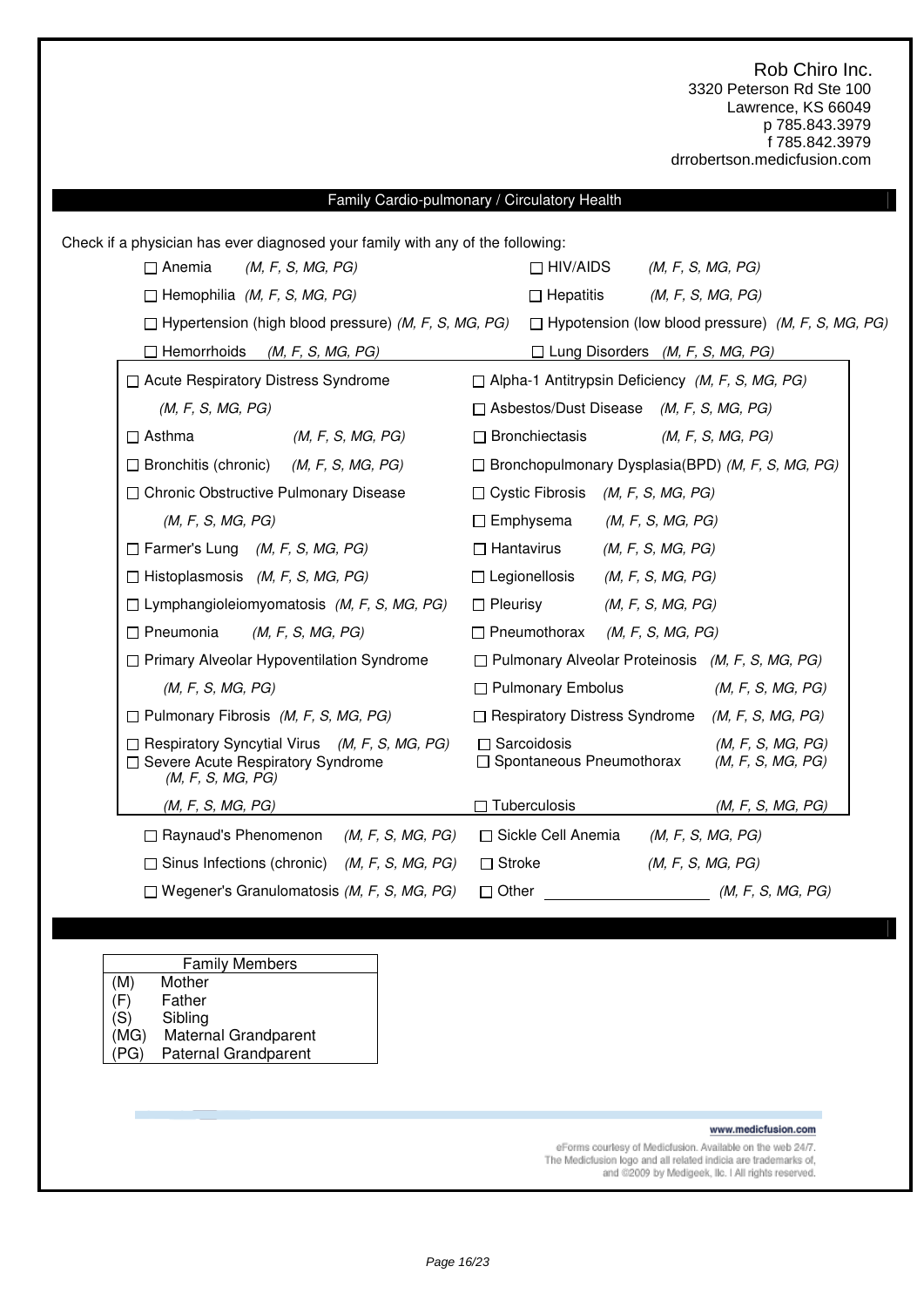### Endocrine, Gastrointestinal and Neurologic Health

Check if a physician has ever diagnosed you with any of the following:

| □ Autoimmune Disorder                                       |                                              |  |  |
|-------------------------------------------------------------|----------------------------------------------|--|--|
| $\Box$ Dermatitis                                           | □ Churg-Strauss (Allergic Granulomatosis)    |  |  |
| □ Eosinophilic Fasciitis                                    | □ Dermatomyositis/Polymyositis               |  |  |
| □ Goodpasture's Syndrome                                    | $\Box$ Interstitial Granulomatous Dermatitis |  |  |
| $\Box$ Lupus                                                | with Arthritis                               |  |  |
| $\Box$ Lupus SLE                                            |                                              |  |  |
| $\Box$ Lupus DLE                                            |                                              |  |  |
| □ Lupus SCLE                                                |                                              |  |  |
| □ Anti-Phospholipid Antibody Syndrome (Lupus Anticoagulant) |                                              |  |  |
| □ Mixed Connective Tissue Disease                           | □ Relapsing Polychondritis                   |  |  |
| $\Box$ Rheumatoid Arthritis                                 | $\Box$ Sarcoidosis                           |  |  |
| □ Scleroderma                                               | □ Sjogren's Syndrome                         |  |  |
| □ Skin Immunofluorescence                                   | $\Box$ Vasculitis                            |  |  |
| □ Bladder Disease                                           | $\Box$ Candida                               |  |  |
| □ Chicken Pox                                               | □ Chronic Fatigue Syndrome                   |  |  |
| □ Crohn's Disease                                           | $\Box$ Diabetes                              |  |  |
| $\Box$ Epilepsy                                             | $\Box$ Fibromyalgia                          |  |  |
| □ Gall Bladder Problems                                     | $\Box$ Headaches                             |  |  |
| □ Cluster Headaches                                         | □ Migraine Headaches                         |  |  |
| □ Sinus Headaches                                           | □ Stress-induced Headaches                   |  |  |
| □ Tension Headaches                                         |                                              |  |  |
| $\Box$ Incontinence                                         | □ Irritable Bowel Syndrome (IBS)             |  |  |
| □ Kidney Disease                                            | □ Liver Disease                              |  |  |
| □ Liver Problems                                            | $\square$ Measles                            |  |  |
| $\Box$ Mumps                                                | $\Box$ Seizures                              |  |  |
| $\Box$ Shingles                                             | □ Stomach Ulcers                             |  |  |
| □ Thyroid Dysfunction                                       | □ Urinary Tract Infection                    |  |  |
| $\Box$ Other                                                |                                              |  |  |

#### www.medicfusion.com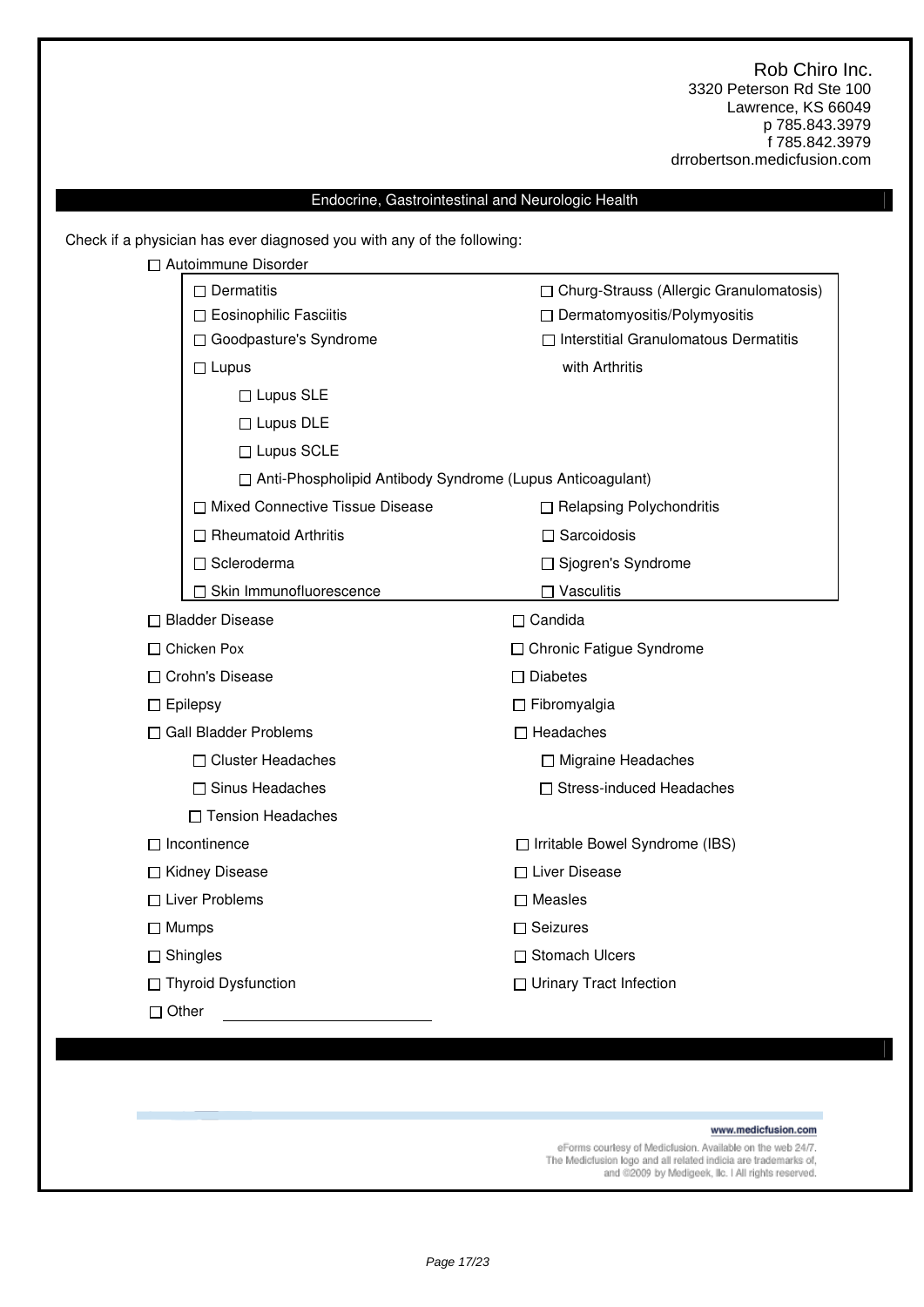### Emotional and Mental Health

| Check if a physician has ever diagnosed you with an emotional or mental condition. | Yes                                                         |
|------------------------------------------------------------------------------------|-------------------------------------------------------------|
| $\Box$ Anger Disorders                                                             | □ Anxiety Disorders                                         |
| □ Asperger Syndrome                                                                | $\Box$ Attention Deficit Disorder with Hyperactivity (ADHD) |
| $\Box$ Autistic Disorder                                                           | □ Avoidant Personality Disorder (AvPD)                      |
| □ Bipolar Disorder                                                                 | □ Borderline Personality Disorder                           |
| □ Capgras Syndrome                                                                 | □ Child Behavior Disorders                                  |
| □ Combat Disorders                                                                 | □ Cyclothymic Disorder                                      |
| □ Dependent Personality Disorder (DPD)                                             | $\Box$ Depressive Disorders (depression)                    |
| $\Box$ Dissociative Disorders                                                      | $\Box$ Dysthymic Disorders (mood disorder)                  |
| $\Box$ Eating Disorders                                                            | □ Firesetting Behavior                                      |
| $\Box$ Hypochondriasis (Somatoform Disorder)                                       | □ Impulse Control Disorders                                 |
|                                                                                    | □ Kleine-Levin Syndrome                                     |
| $\Box$ Kleptomania                                                                 | □ Multiple Personality Disorder                             |
| □ Munchhausen Syndrome                                                             | □ Narcissistic Personality Disorder                         |
| $\Box$ Narcolepsy                                                                  | □ Obsessive Compulsive Disorder (OCD)                       |
| $\Box$ Phobic Disorders (Phobias)                                                  | $\Box$ Psychotic Disorders                                  |
| $\Box$ Restless Legs Syndrome                                                      | □ Schizophrenia                                             |
| □ Seasonal Affective Disorder                                                      | □ Sexual or Gender Disorders                                |
| $\Box$ Sexual Dysfunctions (psychological, not physical)                           | $\Box$ Sleep Disorders                                      |
|                                                                                    | □ Post-traumatic Stress Syndrome                            |
| □ Substance Abuse                                                                  | □ Suicidal Tendencies                                       |
| $\square$ Other                                                                    |                                                             |
|                                                                                    |                                                             |

### www.medicfusion.com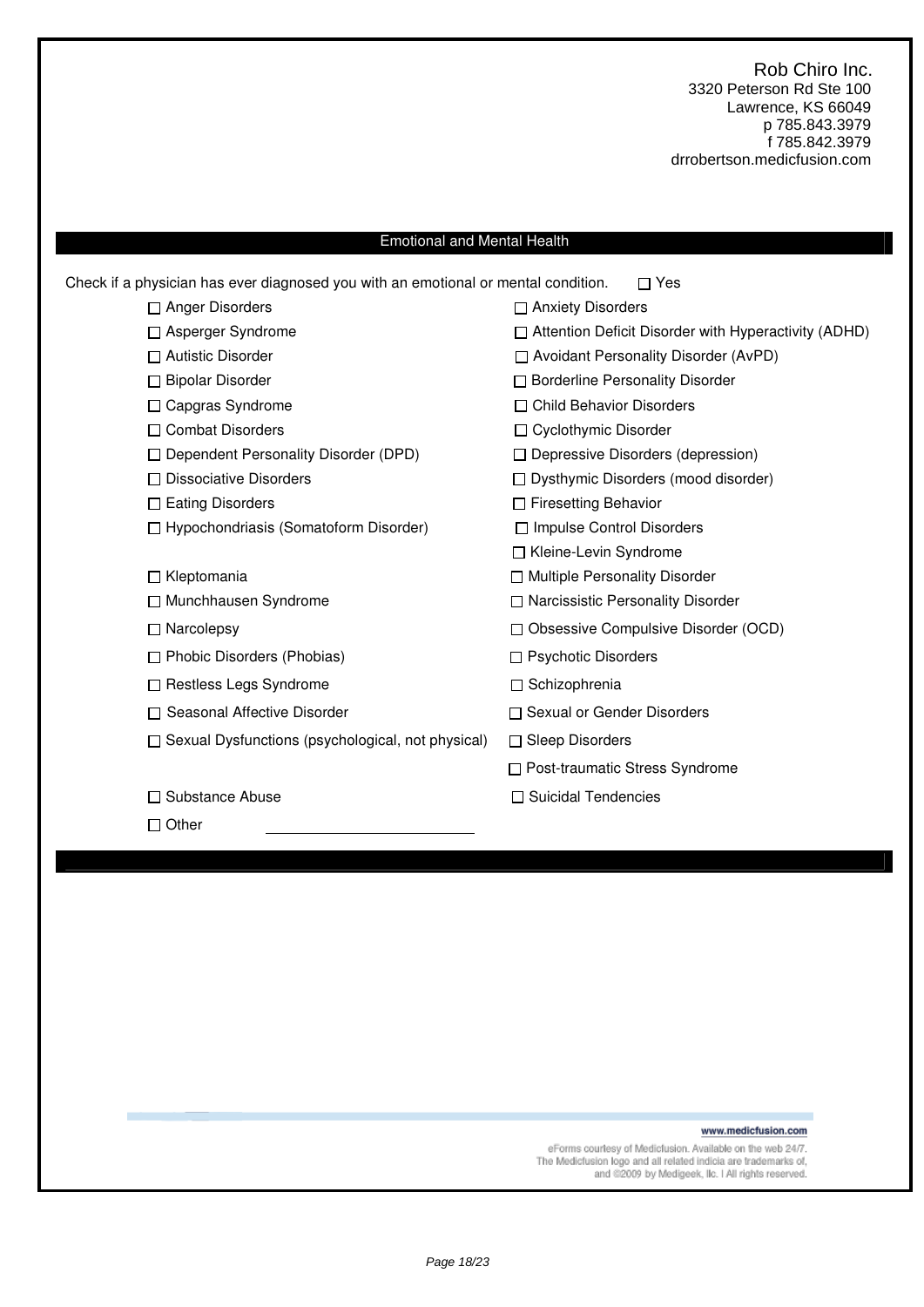## Sensory Health

Check if a physician has ever diagnosed you with any of the following:

| <b>Blindness</b><br>П       | $\Box$ Cataract                  |
|-----------------------------|----------------------------------|
| $\Box$ Cholesteatoma        | □ Deafness or Hearing Loss       |
| $\Box$ Ear ringing          | $\sqcap$ Eczema                  |
| $\Box$ Glaucoma             | $\Box$ Laryngitis (chronic)      |
| $\Box$ Macular Degeneration | $\Box$ Mumps                     |
| □ Meniere's Disease         | □ Nasal Polyps                   |
| $\Box$ Perforated Eardrum   | $\Box$ Psoriasis                 |
| $\Box$ Rhinitis             | $\Box$ Sinusitis                 |
| $\Box$ Tinnitus             | $\Box$ Unusual Vision Impairment |
| $\Box$ Vertigo              | $\sqcap$ Other                   |
|                             |                                  |

www.medicfusion.com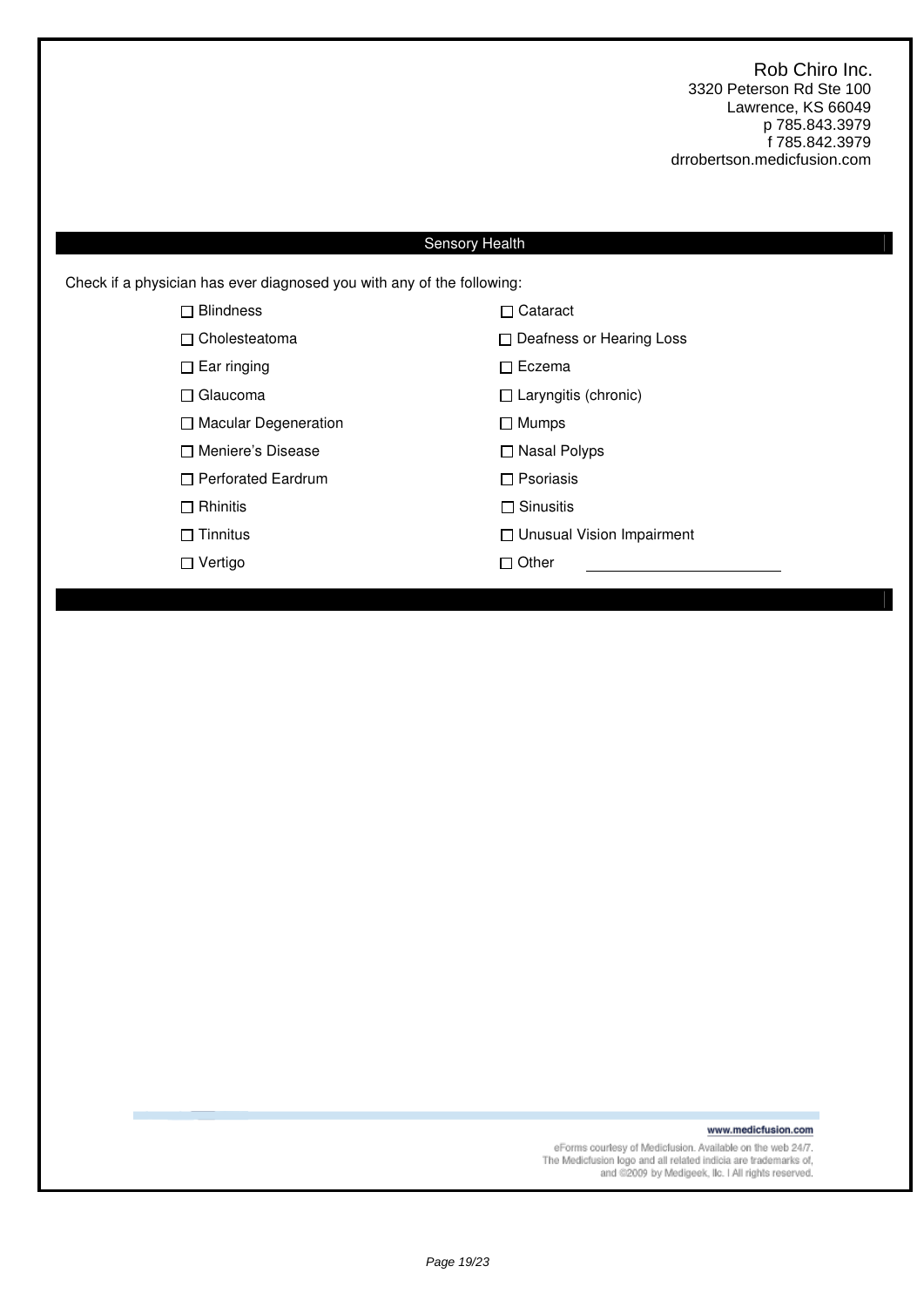### Musculoskeletal Health

Check if a physician has ever diagnosed you with any of the following:

|                                      | $\Box$ Arthritis                        |                     |                                                        |
|--------------------------------------|-----------------------------------------|---------------------|--------------------------------------------------------|
|                                      | □ Ankylosing Spondylitis                |                     | □ Behets Disease                                       |
|                                      | □ Carpal Tunnel Syndrome                |                     | $\Box$ Diffuse Idiopathic Skeletal Hyperostosis (DISH) |
|                                      | $\Box$ Ehlers-Danlos Syndrome (EDS)     |                     | $\Box$ Felty's Syndrome                                |
|                                      | $\Box$ Fibromyalgia                     |                     | $\Box$ Infectious Arthritis                            |
|                                      | Mixed Connective Tissue Disease (MCTD)  |                     | $\Box$ Osteoarthritis                                  |
|                                      |                                         |                     | $\Box$ Osteoporosis                                    |
|                                      | □ Paget's Disease                       |                     | □ Polymyalgia Rheumatica                               |
|                                      | $\Box$ Polymyositis and Dermatomyositis |                     | $\Box$ Pseudogout                                      |
|                                      |                                         |                     | $\Box$ Psoriatic Arthritis                             |
|                                      | $\Box$ Reactive Arthritis               |                     | □ Repetitive Stress Injury                             |
|                                      | □ Rheumatoid Arthritis                  |                     | □ Scleroderma                                          |
|                                      | Sjogren's Syndrome                      |                     | <b>Stills Disease</b>                                  |
| $\Box$ Gout                          |                                         |                     | $\Box$ Herniated Disk                                  |
|                                      | □ Lyme Disease                          |                     | $\Box$ Multiple Sclerosis                              |
|                                      | $\Box$ Muscular Dystrophy               |                     | $\Box$ Numbness or Tingling in feet                    |
| $\Box$ Numbness or Tingling in hands |                                         | $\Box$ Osteoporosis |                                                        |
|                                      | □ Parkinson's Disease                   |                     | □ Pinched Nerve                                        |
| $\Box$ Polio                         |                                         | П                   | Rheumatism                                             |
|                                      | $\Box$ Sciatica                         |                     | □ Temporomandibular Joint Syndrome (TMJ)               |
| $\Box$ Other                         |                                         |                     |                                                        |
|                                      |                                         |                     |                                                        |

www.medicfusion.com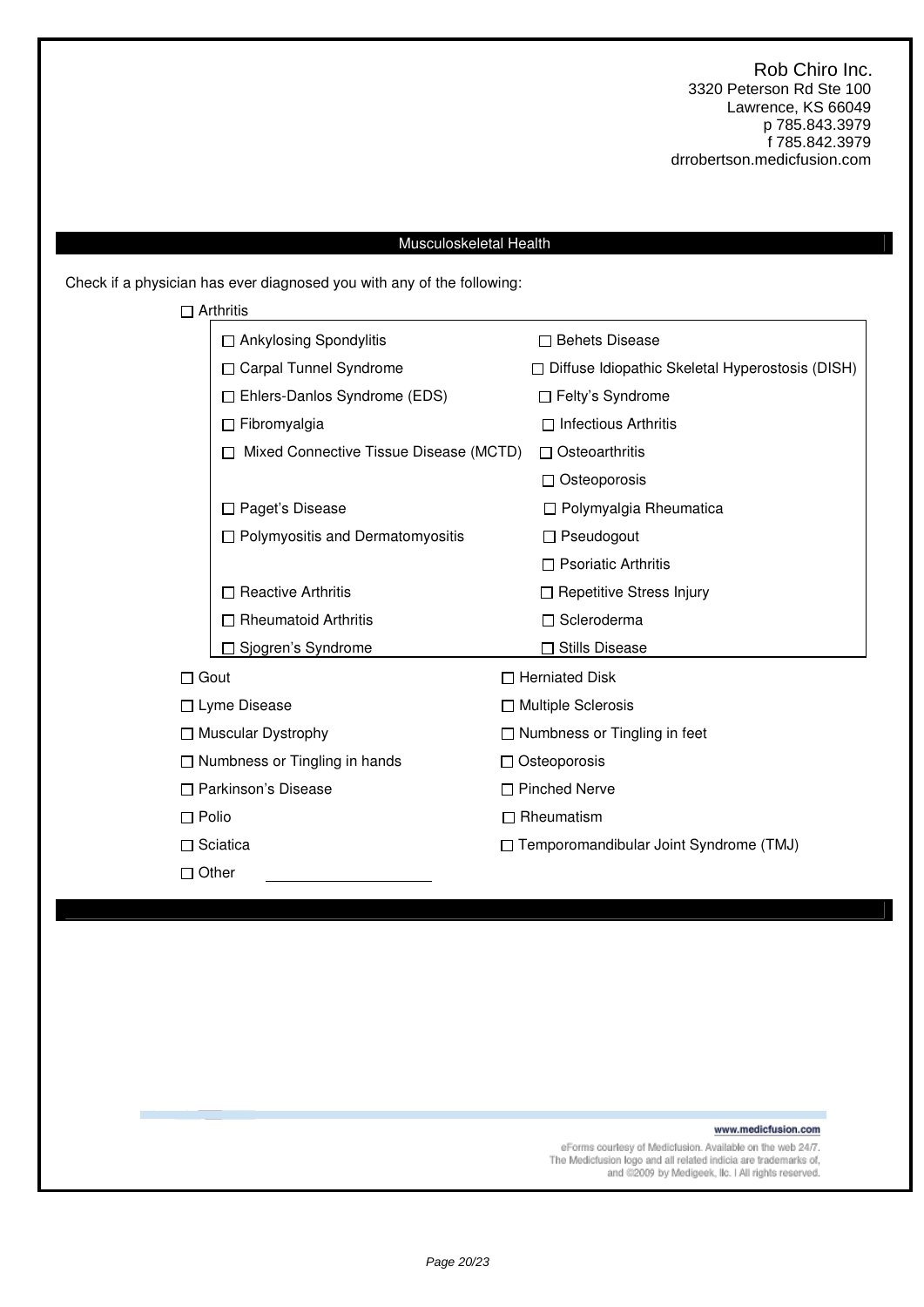| <b>Reproductive Health</b>                                                                                       |                             |                             |  |  |  |
|------------------------------------------------------------------------------------------------------------------|-----------------------------|-----------------------------|--|--|--|
| Check if you have ever given birth.<br>$\Box$ Yes<br>How many births vaginally?<br>How many births by C-section? |                             |                             |  |  |  |
| Check if a physician has ever diagnosed you with any of the following:                                           |                             |                             |  |  |  |
| $\Box$ Chlamydia<br>$\Box$ Dysplasia                                                                             | $\Box$ Erectile Dysfunction | $\Box$ Genital Herpes       |  |  |  |
| $\Box$ Human Papillomavirus (HPV)<br>$\Box$ Gonorrhea                                                            | $\Box$ Impotency            | $\Box$ Syphilis             |  |  |  |
| $\Box$ Infertility<br>$\Box$ Cystitis                                                                            | $\Box$ Menopause            | $\Box$ Prostate Enlargement |  |  |  |
| $\Box$ Testicular Dysfunction $\Box$ Uterine Fibroid $\Box$ Vaginal Yeast Infections (chronic)<br>$\Box$ Other   |                             |                             |  |  |  |

www.medicfusion.com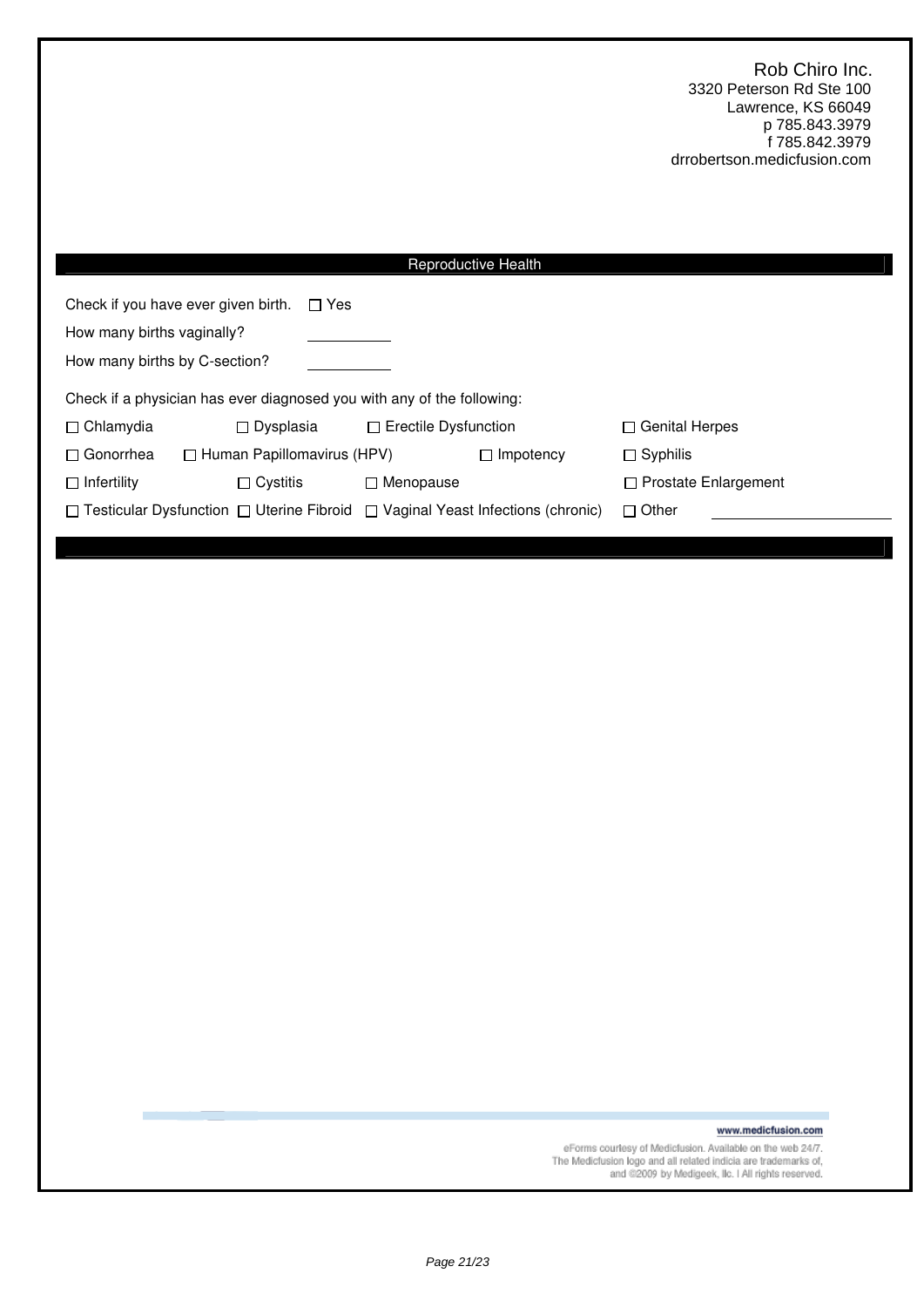| Dotiont:<br>711511<br>. |  |
|-------------------------|--|
|                         |  |

## **Chief Complaint Form**

|                                                                                  |                                                                                    | <b>Chief Complaint</b>                 |                                                                                             |                             |  |  |  |
|----------------------------------------------------------------------------------|------------------------------------------------------------------------------------|----------------------------------------|---------------------------------------------------------------------------------------------|-----------------------------|--|--|--|
| Case Title:                                                                      |                                                                                    |                                        |                                                                                             |                             |  |  |  |
| Describe the reason for your visit:                                              |                                                                                    |                                        |                                                                                             |                             |  |  |  |
|                                                                                  |                                                                                    |                                        |                                                                                             |                             |  |  |  |
|                                                                                  |                                                                                    |                                        |                                                                                             |                             |  |  |  |
|                                                                                  | When did your symptoms begin? (select one)                                         |                                        |                                                                                             |                             |  |  |  |
|                                                                                  | $\Box$ Today                                                                       |                                        | $\Box$ This week                                                                            | $\Box$ Within last 3 months |  |  |  |
|                                                                                  |                                                                                    | $\Box$ 3 months to 6 months            | $\Box$ 6 months to one year                                                                 | $\Box$ More than one year   |  |  |  |
| For Women Only:                                                                  | Most recent menstrual cycle:                                                       |                                        | $\sqrt{2}$                                                                                  |                             |  |  |  |
|                                                                                  | Are you pregnant?                                                                  | $\Box$ Yes                             | $\Box$ No                                                                                   |                             |  |  |  |
|                                                                                  | Which word describes the frequency of your discomfort? (select one)                |                                        |                                                                                             |                             |  |  |  |
|                                                                                  |                                                                                    | $\Box$ Constant<br>$\Box$ Intermittent | $\Box$ Occasional                                                                           | $\Box$ Rare                 |  |  |  |
|                                                                                  |                                                                                    |                                        | Which phrases best describe changes in your discomfort during the day? (select one or more) |                             |  |  |  |
|                                                                                  | $\Box$ It is worse in the morning                                                  |                                        | $\Box$ It is worse in the afternoon                                                         | $\Box$ It is worse at night |  |  |  |
|                                                                                  |                                                                                    | $\Box$ It changes with the weather     | $\Box$ It does not change                                                                   |                             |  |  |  |
|                                                                                  | What helps relieve your discomfort? (select one or more)                           |                                        |                                                                                             |                             |  |  |  |
| $\Box$ Ice<br>$\Box$ Heat<br>$\Box$ Medication<br>$\Box$ Other (please describe) |                                                                                    |                                        |                                                                                             |                             |  |  |  |
|                                                                                  | What activities are limited by your discomfort? (select one or more)               |                                        |                                                                                             |                             |  |  |  |
| $\Box$ Bending                                                                   | □ Bowel Movements                                                                  | $\Box$ Coughing                        | □ Daily Routine                                                                             |                             |  |  |  |
| $\Box$ Driving                                                                   | □ Getting Up                                                                       | $\Box$ Lifting                         | □ Lying Down                                                                                |                             |  |  |  |
| $\Box$ Pulling                                                                   | $\Box$ Pushing                                                                     | $\Box$ Reading                         | $\Box$ Sitting                                                                              |                             |  |  |  |
| $\Box$ Sleeping                                                                  | $\Box$ Sneezing                                                                    | $\Box$ Standing                        | $\Box$ Turning my head                                                                      |                             |  |  |  |
| $\Box$ Urination                                                                 | $\Box$ Walking                                                                     | $\Box$ Working                         | $\Box$ Other (please describe)                                                              |                             |  |  |  |
|                                                                                  | Where applicable, specify the approximate date of your most recent: (month / year) |                                        |                                                                                             |                             |  |  |  |
| Physical Exam:                                                                   |                                                                                    |                                        | Dental X-rays: $\qquad \qquad$ /                                                            |                             |  |  |  |
| Spinal X-ray:                                                                    | $\mathcal{L}$                                                                      |                                        | CT Scan:                                                                                    |                             |  |  |  |
| MRI:                                                                             |                                                                                    |                                        | Other Scans or X-rays:                                                                      |                             |  |  |  |
|                                                                                  |                                                                                    |                                        |                                                                                             |                             |  |  |  |
|                                                                                  |                                                                                    |                                        |                                                                                             |                             |  |  |  |
|                                                                                  |                                                                                    |                                        |                                                                                             |                             |  |  |  |
|                                                                                  |                                                                                    |                                        |                                                                                             |                             |  |  |  |
|                                                                                  |                                                                                    |                                        | eForms courtesy of Medicfusion. Available on the web 24/7.                                  | www.medicfusion.com         |  |  |  |
|                                                                                  |                                                                                    |                                        |                                                                                             |                             |  |  |  |

The Medicfusion logo and all related indicia are trademarks of,<br>and @2009 by Medigeek, IIc. I All rights reserved.